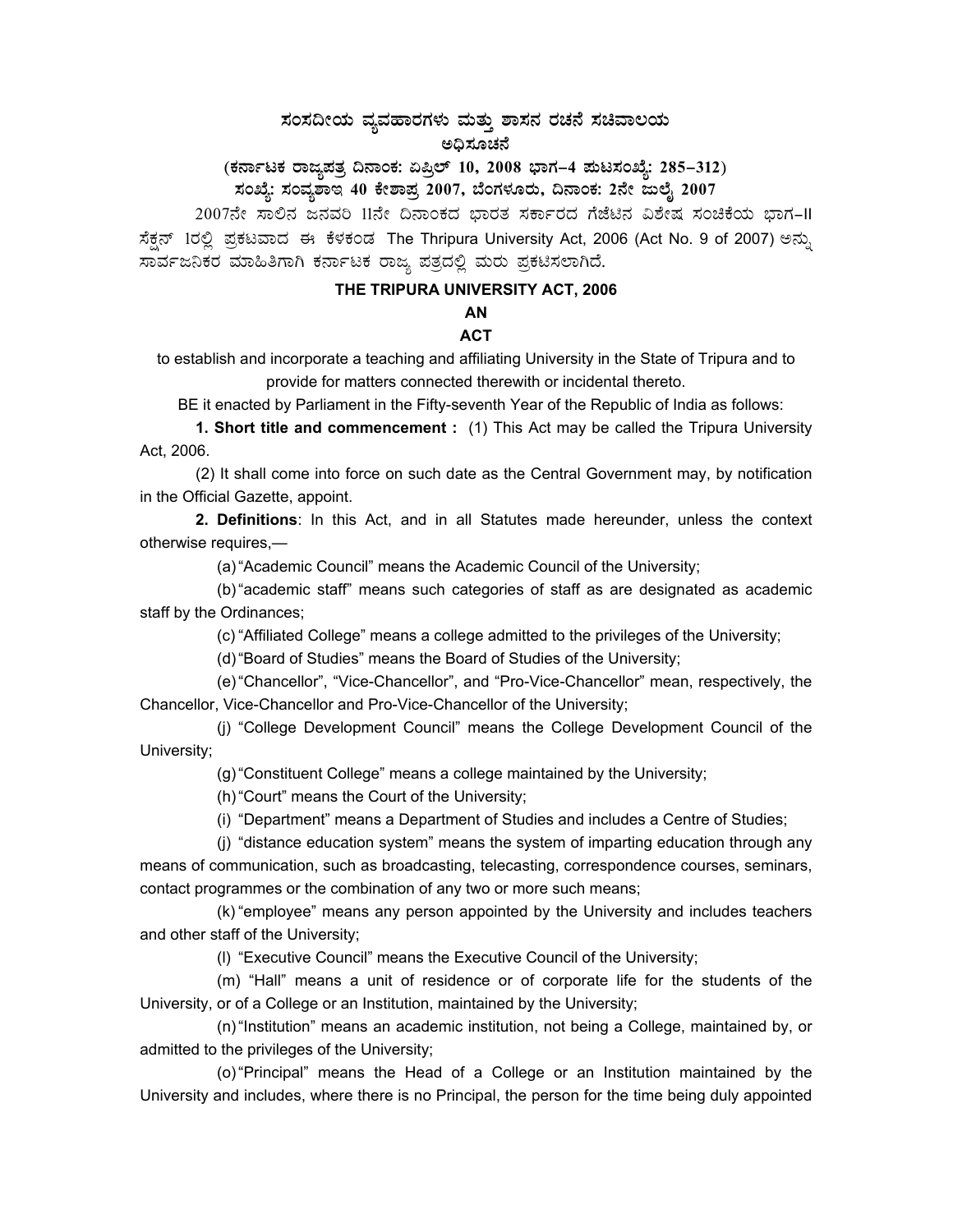to act as Principal, and in the absence of the Principal, or the acting Principal, a Vice-Principal duly appointed as such;

 (p) "recognized teachers" means such persons as may be recognized by the University for the purpose of imparting instructions in a College or an Institution admitted to the privileges of the University;

 (q) "Regulations" means the Regulations made by any authority of the University under this Act for the time being in force;

(r) "Faculty" means a Faculty of the University;

 (s) "Statutes" and "Ordinances" mean, respectively, the Statutes and the Ordinances of the University for the time being in force;

 (t) "teachers of the University" means Professors, Readers, Lecturers and such other persons as may be appointed for imparting instruction or conducting research in the University or in any College or Institution maintained by the University and are designated as teachers by the Ordinances;

 (u) "University" means the Tripura University established and incorporated as a University under this Act.

 **3. Establishment of the University :** (1) The Tripura University in the State of Tripura, established under the Tripura University Act, 1987, (Tripura Act 11 of 1987) shall be established as a body corporate under this Act by the same name of "Tripura University".

 (2) The first Chancellor, the first Vice-Chancellor and the first members of the Court, the Executive Council and the Academic Council, and all persons who may hereafter become such officers or members, so long as they continue to hold such office or membership, shall constitute the University.

 (3) The University shall have perpetual succession and a common seal and shall sue and be sued by the said name.

(4) The headquarters of the University shall be at Agartala.

 **4. Effect of establishment of the University :** On and from the date of commencement of this Act,—

 (a) any reference to the Tripura University in any contract or other instrument shall be deemed as a reference to the University;

 (b) all property, movable and immovable, of or belonging to the Tripura University shall vest in the University:

 (c) all rights and liabilities of the Tripura University shall be transferred to, and be the rights and liabilities of, the University;

 (d) every person employed by the Tripura University immediately before the commencement of this Act shall hold his office or service in the University by the same tenure, at the same remuneration and upon the same terms and conditions and with the same rights and privileges as to pension, leave, gratuity, provident fund and other matters as he would have held the same if this Act had not been enacted, and shall continue to do so unless and until his employment is terminated or until such tenure, remuneration and terms and conditions are duly altered by the Statutes:

 Provided that if the alteration so made is not acceptable to such employee, his employment may be terminated by the University in accordance with the term of the contract with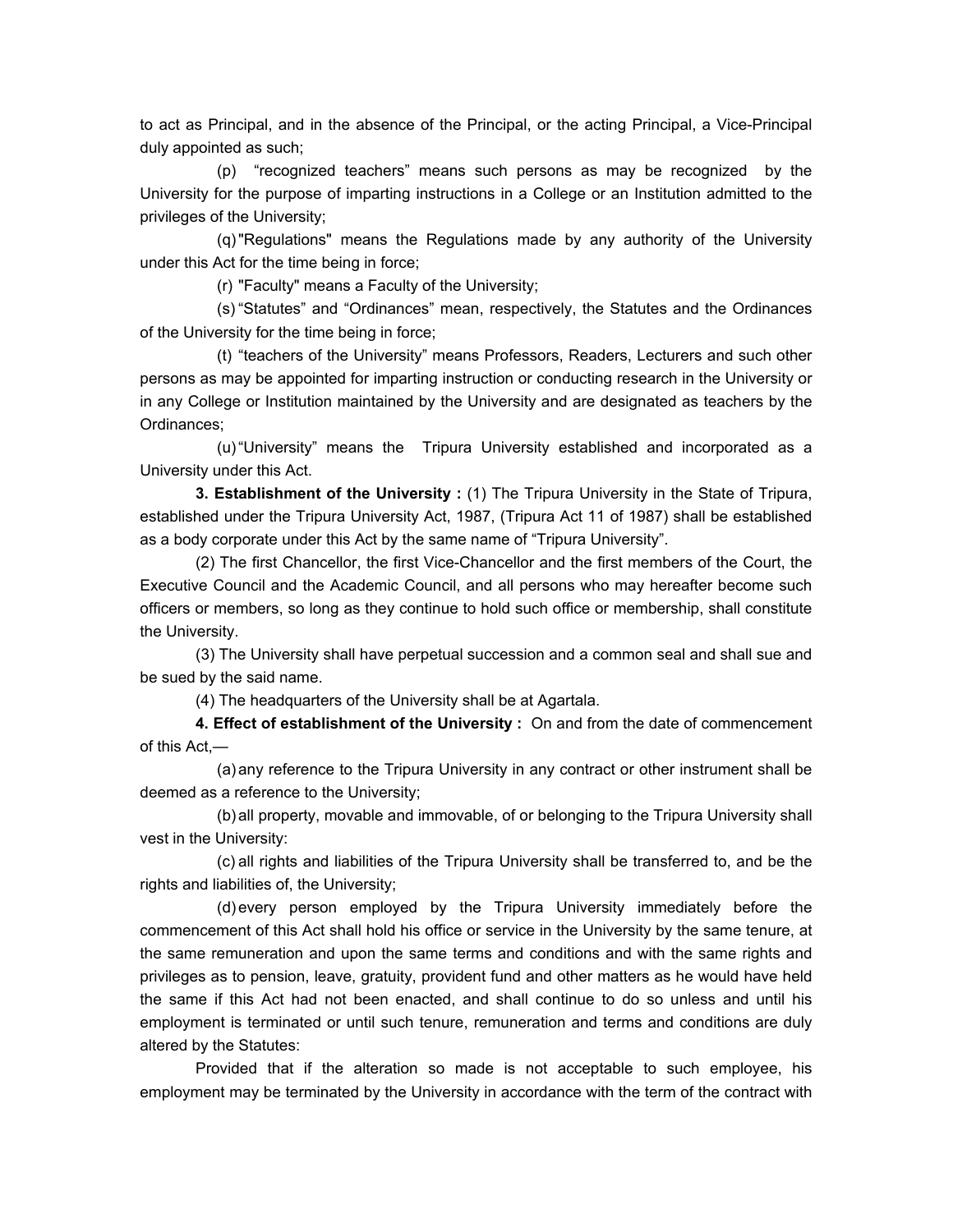the employee or, if no provision is made therein in this behalf, on payment to him by the University of compensation equivalent to three months' remuneration in case of permanent employees and one month's remuneration in the case of other employees:

 Provided further that every person employed before the commencement of this Act, pending the execution of a contract under section 36, shall be deemed to have been appointed in accordance with the provisions of a contract consistent with the provisions of this Act and the Statutes:

 Provided also that any reference, by whatever form of words, to the Vice-Chancellor and Pro-Vice-Chancellor of the Tripura University in any law for the time being in force, or in any instrument or other document, shall be construed as a reference respectively to the Vice-Chancellor and the Pro-Vice-Chancellor of the University;

 (e) the Vice-Chancellor of the Tripura University, appointed under the provisions of the Tripura University Act, 1987 (Tripura Act 11 of 1987) shall be deemed to have been appointed as the Vice-Chancellor under this Act, and shall hold office for a period of three months or till such time the first Vice-Chancellor is appointed under section 47 of the Act, whichever is earlier; and

 (f) all Colleges, Institutions, Faculties and Departments affiliated to, or admitted to the privileges of, or maintained by, the Tripura University shall stand affiliated to, or admitted to the privilege of, or maintained by, the University.

 **5. Objects of the University :** The objects of the University shall be to disseminate and advance knowledge by providing instructional and research facilities in such branches of learning as it may deem fit; to make provisions for integrated courses in humanities, natural and physical sciences, social sciences, forestry and other allied disciplines in the educational programmes of the University; to make special provisions for studies in tribal life and culture; to take appropriate measures for promoting innovations in teaching-learning process, inter-disciplinary studies and research; to educate and train manpower for the development of the State of Tripura; and to pay special attention to the improvement of the social and economic conditions and welfare of the people of that State, their intellectual, academic and cultural development.

 **6. Powers of the University :** The University shall have the following powers, namely:—

 (i) to provide for instructions in such branches of learning as the University may, from time to time, determine and to make provisions for research and for the advancement and dissemination of knowledge;

 (ii) to grant, subject to such conditions as the University may determine, diplomas or certificates to, and confer degrees or other academic distinctions on the basis of examinations, evaluation or any other method of testing, on persons, and to withdraw any such diplomas, certificates, degrees or other academic distinctions for good and sufficient cause;

(iii) to organize and to undertake extramural studies, training and extension services;

 (iv) to confer honorary degrees or other distinctions in the manner prescribed by the Statutes;

 (v) to provide facilities through the distance education system to such persons as it may determine;

 (vi) to institute Principalships, Professorships, Readerships, Lecturerships and other teaching or academic positions, required by the University and to appoint persons to such Principalships, Professorships, Readerships, Lecturerships or other teaching or academic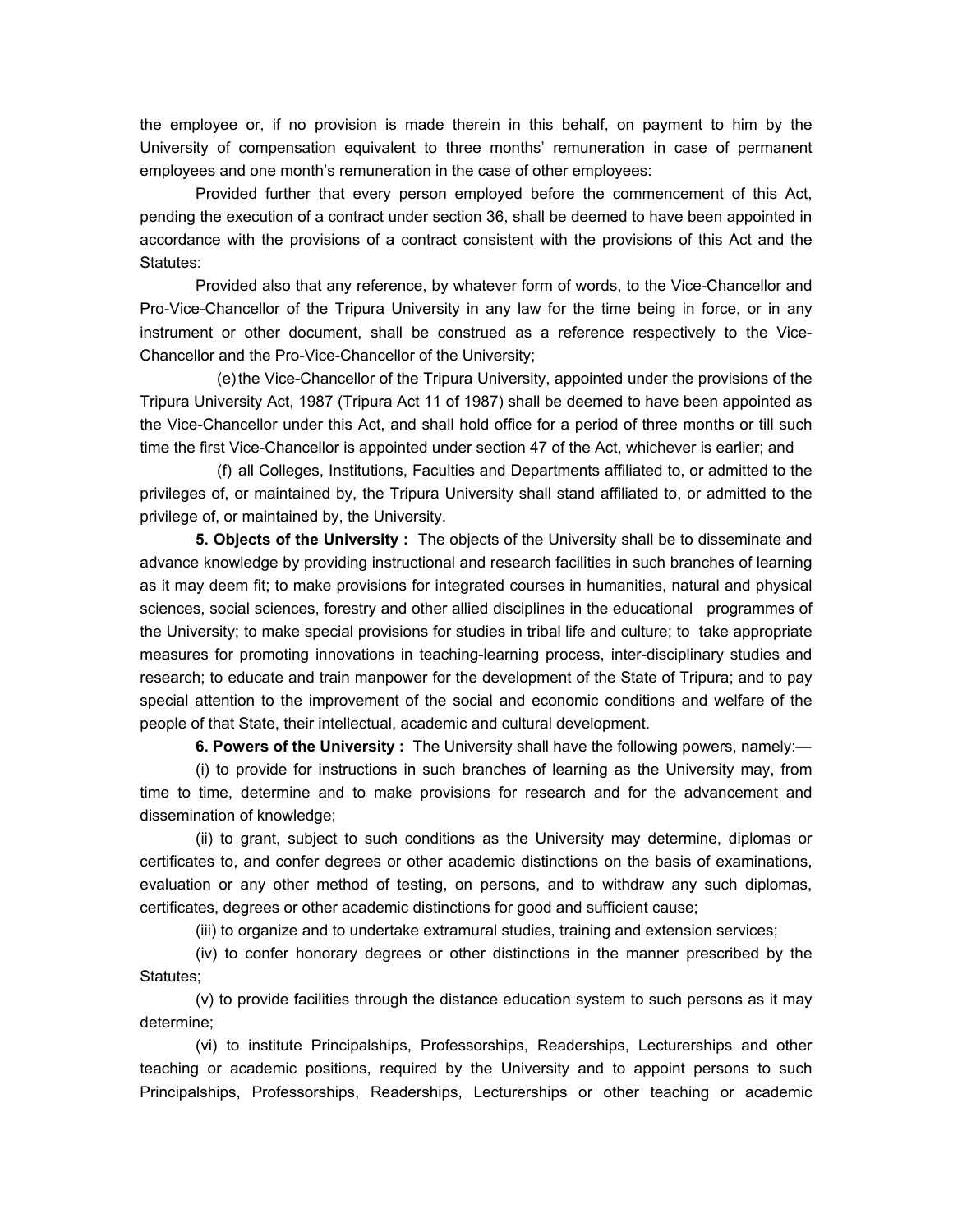positions;

 (vii) to recognise an Institution of higher learning for such purposes as the University may determine and to withdraw such recognition;

 (viii) to recognise persons for imparting instructions in any College or Institution admitted to the privileges of the University;

 (ix) to appoint persons working in any other University or educational institution as teachers of the University for a specified period;

 (x) to create administrative, ministerial and other posts and to make appointments thereto;

 (xi) to co-operate or collaborate or associate with any other University or authority or Institution of higher learning in such manner and for such purposes as the University may determine;

 (xii) to establish, with the prior approval of the Central Government, such Centres and specialised laboratories or other units for research and instruction as are, in the opinion of the University, necessary for the furtherance of its objects;

(xiii) to institute and award fellowships, scholarships, studentships, medals and prizes;

(xiv) to establish and maintain Colleges, Institutions and Halls;

 (xv) to make provision for research and advisory services and for that purpose to enter into such arrangements with other institutions, industrial or other organisations, as the University may deem necessary;

 (xvi) to organise and conduct refresher courses, workshops, seminars and other programmes for teachers, evaluators and other academic staff;

 (xvii) to admit to its privileges Colleges and Institutions within the State of Tripura not maintained by the University; to withdraw all or any of those privileges in accordance with such conditions as may be prescribed by the Statutes; to recognise, guide. supervise, and control Halls not maintained by the University and other accommodation for students, and to withdraw any such recognition;

 (xviii) to appoint on contract or otherwise visiting Professors, Emeritus Professors. Consultants, Scholars and such other persons who may contribute to the advancement of the objects of the University;

 (xix) to confer autonomous status on a College or an Institution or a Department, as the case may be, in accordance with the Statutes;

 (xx) to determine standards of admission to the University, which may include examination, evaluation or any other method of testing;

(xxi) to demand and receive payment of fees and other charges;

 (xxii) to supervise the residences of the students of the University and to make arrangements for promoting their health and general welfare;

 (xxiii) to lay down conditions of service of all categories of employees, including their code of conduct;

 (xxiv) to regulate and enforce discipline among the students and the employees, and to take such disciplinary measures in this regard as may be deemed by the University to be necessary;

 (xxv) to make arrangements for promoting the health and general welfare of the employees;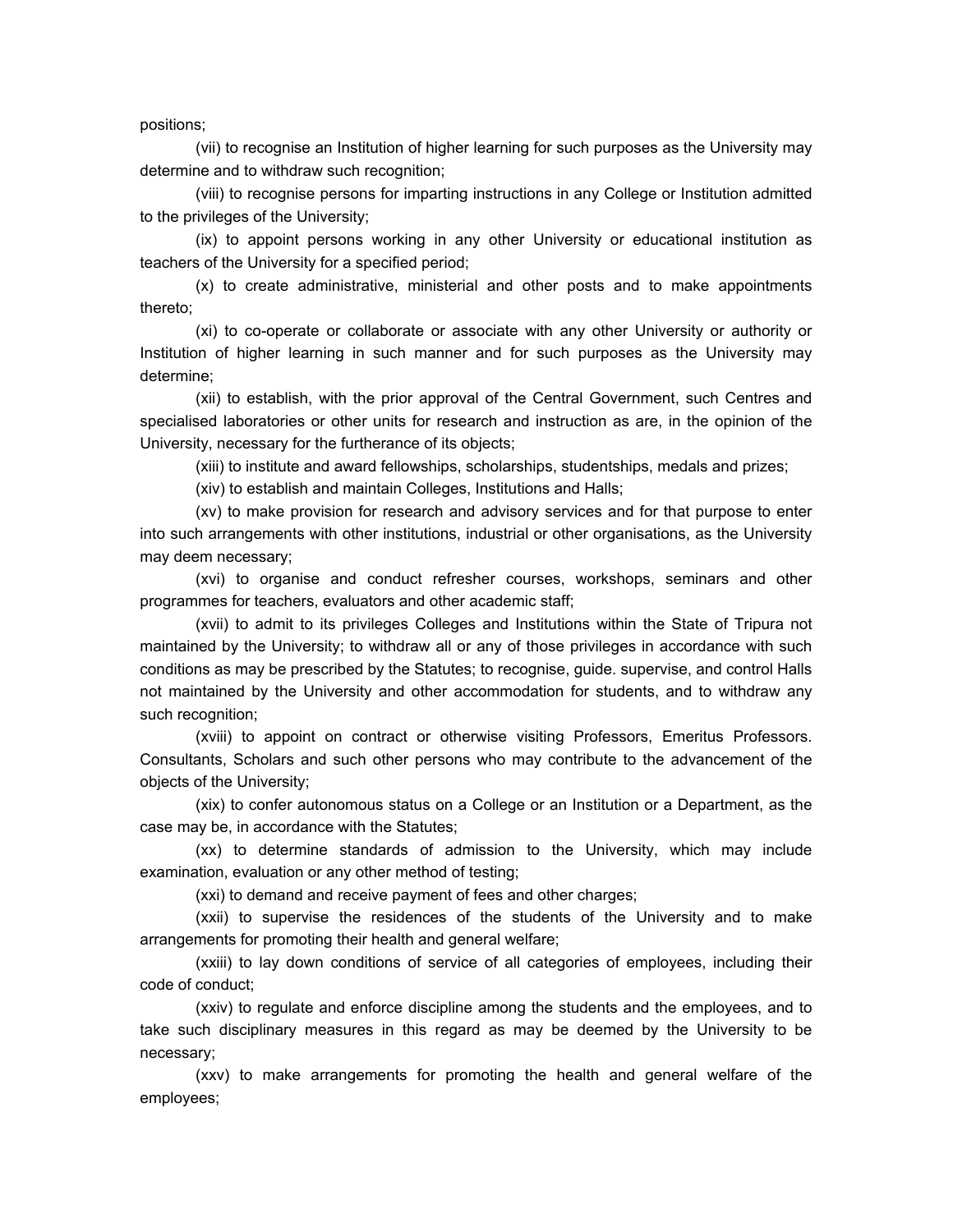(xxvi) to receive benefactions, donations and gifts and to acquire, hold and manage, and to dispose of, with the previous approval of the Central Government, any property, movable or immovable, including trust and endowment properties for the purposes of the University;

 (xxvii) to borrow, with the approval of the Central Government, on the security of the property of the University, money for the purposes of the University;

 (xxviii) to do all such other acts and things as may be necessary, incidental or conducive to the attainment of all or any of its objects.

 **7. Jurisdiction :** (1) The jurisdiction of the University shall extend to the whole of the State of Tripura.

 (2) Notwithstanding anything in any other law for the time being in force, no educational institution within the State of Tripura shall be associated in any way with or be admitted to any privileges of any other University incorporated by law in India, and any such privileges granted by any such other University to an educational institution within the State of Tripura prior to the commencement of this Act shall be deemed to be withdrawn on the commencement of this Act:

 Provided that the Central Government may, by order in writing, direct that the provisions of this sub-section shall not apply in case of any educational institution specified in the order.

 **8. University open to all classes, castes and creed :** The University shall be open to persons of either sex and of whatever caste, creed, race or class, and it shall not be lawful for the University to adopt or impose on any person, any test whatsoever of religious belief or profession in order to entitle him to be appointed as a teacher of the University or to hold any other office therein or be admitted as a student in the University or to graduate thereat or to enjoy or exercise any privilege thereof:

 Provided that nothing in this section shall be deemed to prevent the University from making special provisions for the employment or admission of women, persons with disabilities or of persons belonging to the weaker sections of the society and, in particular, of the Scheduled Castes and the Scheduled Tribes.

**9. The Visitor :** (1) The President of India shall be the Visitor of the University.

 (2) The Visitor may from time to time, appoint one or more persons to review the work and progress of the University, including Colleges and Institutions maintained by it, and to submit a report thereon; and upon receipt of that report, the Visitor may, after obtaining the views of the Executive Council thereon through the Vice-Chancellor, take such action and issue such directions as he considers necessary in respect of any of the matters dealt with in the report and the University shall be bound to comply with such directions.

 (3) The Visitor shall have the right to cause an inspection to be made by such person or persons as he may direct, of the University, its buildings, libraries, laboratories and equipment, and of any College or Institution maintained by the University or admitted to its privileges; and also of the examinations, teaching and other work conducted or done by the University and to cause an inquiry to be made in like manner in respect of any matter connected with the administration or finances of the University, Colleges or Institutions.

 (4) The Visitor shall, in every matter referred to in sub-section (3), give notice of his intention to cause an inspection or inquiry to be made,—

 (a) to the University, if such inspection or inquiry is to be made in respect of the University or any College or Institution maintained by it, or

(b) to the management of the College or Institution, if the inspection or inquiry is to be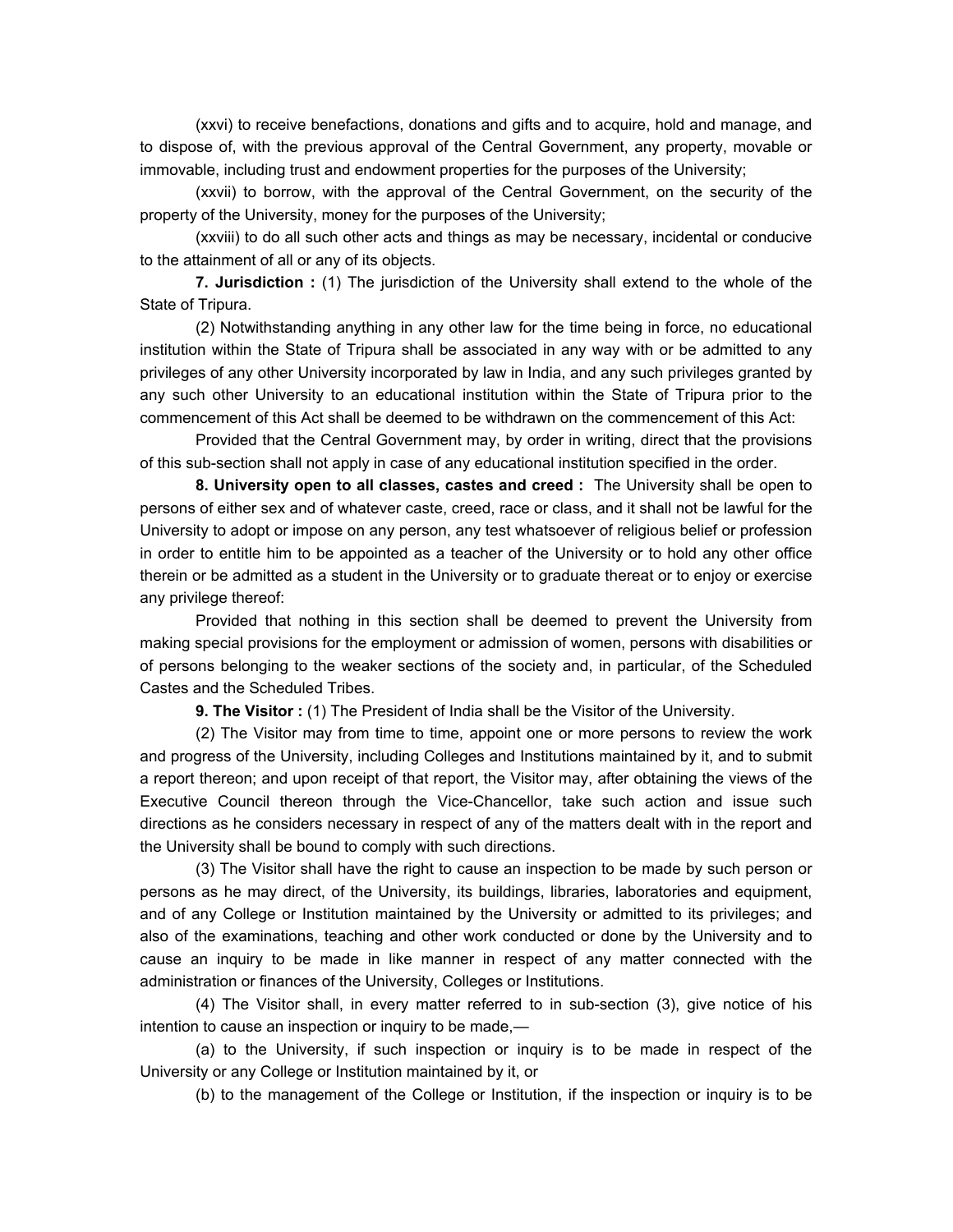made in respect of College or Institution admitted to the privileges of the University, and the University or the management, as the case may be, shall have the right to make such representations to the Visitor, as it may consider necessary.

 (5) After considering the representations, if any, made by the University or the management, as the case may be, the Visitor may cause to be made such inspection or inquiry as is referred to in sub-section (3).

 (6) Where any inspection or inquiry has been caused to be made by the Visitor, the University or the management shall be entitled to appoint a representative, who shall have the right to be present and be heard at such inspection or inquiry.

 (7) The Visitor may, if the inspection or inquiry is made in respect of the University or any College or Institution maintained by it, address the Vice-Chancellor with reference to the result of such inspection or inquiry together with such views and advice with regard to the action to be taken thereon, as the Visitor may be pleased to offer, and on receipt of address made by the Visitor, the Vice-Chancellor shall communicate, to the Executive Council, the views of the Visitor with such advice as the Visitor may offer upon the action to be taken thereon.

(8) The Visitor may, if the inspection or inquiry is made in respect of any College or Institution admitted to the privileges of the University, address the management concerned through the Vice-Chancellor with reference to the result of such inspection or inquiry, his views thereon and such advice as he-may be pleased to offer upon the action to be taken thereon.-

 (9) The Executive Council or the management, as the case may be, shall communicate, through the Vice-Chancellor to the Visitor such action, if any, as it proposes to take or has been taken upon the result of such inspection or inquiry

 (10) Where, the Executive Council or the management does not within a reasonable time, take action to the satisfaction of the Visitor, the Visitor may, after considering any explanation furnished or representation made by the Executive Council or the management, issue such directions as he may think fit and the Executive Council or the management, as the case may be, shall comply with such directions.

 (11) Without prejudice to the foregoing provisions of this section the Visitor may by order in writing annul any proceeding of the University which is not in conformity with-the Act, the Statutes or the Ordinances:

 Provided that before making any such order, he shall call upon the Registrar to show cause why such an order should not be made, and, if any cause is shown within a reasonable time, he shall consider the same.

(12) The Visitor shall have such other powers as may be prescribed by the Statutes.

 **10. The Chief Rector :** The Governor of the State of Tripura shall be the Chief Rector of the University.

 **11. Officers of the University :** The following shall be the officers of the University:—

(1) the Chancellor;

(2) the Vice-Chancellor;

(3) the Pro-Vice-Chancellor;

(4) the Deans of Faculties;

(5) the Registrar;

(6) the Finance Officer;

(7) the Controller of Examinations;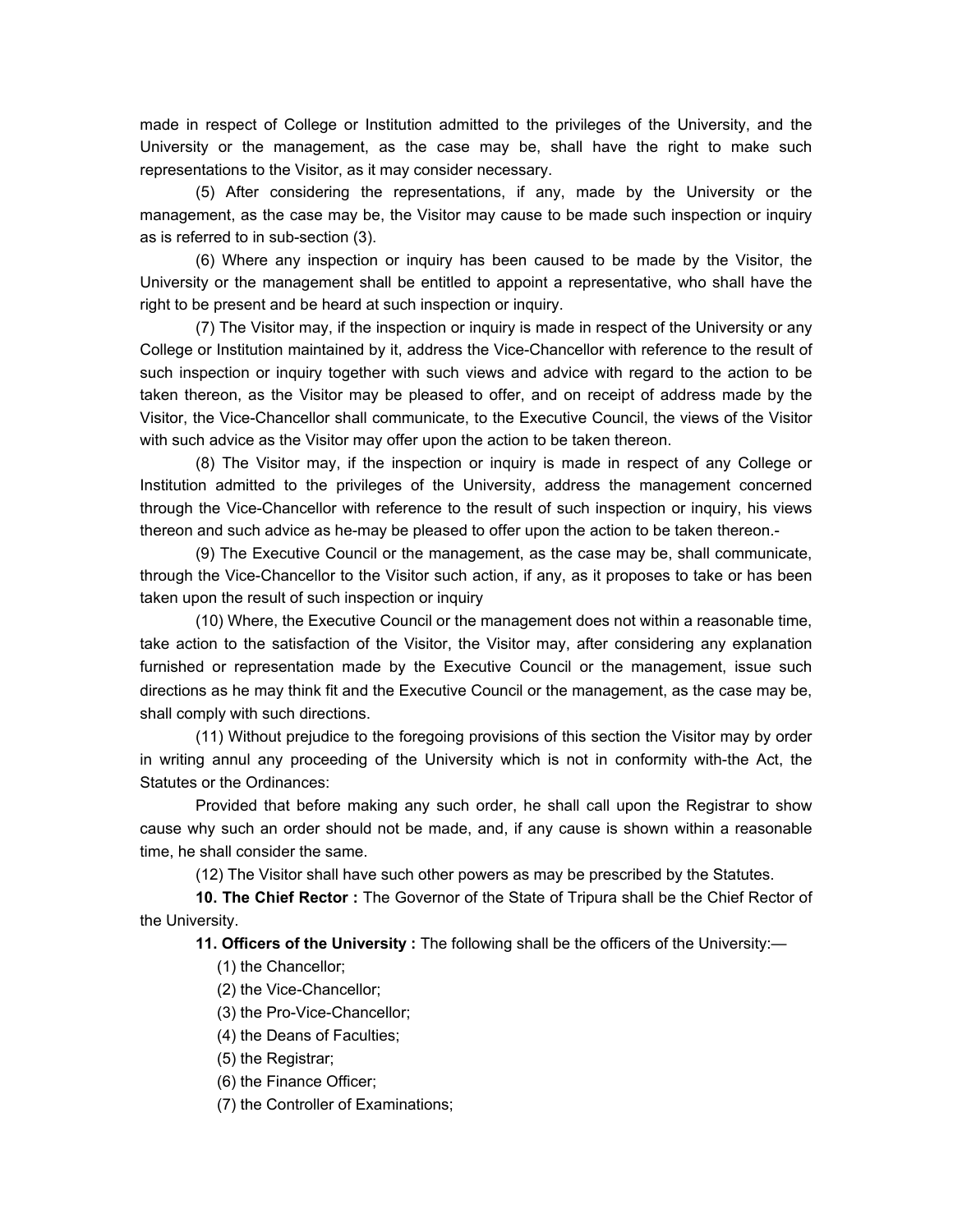(8) the Librarian; and

 (9) such other officers as may be declared by the Statutes to be officers of the University.

**12. The Chancellor**: (1) The Chancellor shall be appointed by the Visitor in such manner as may be prescribed by the Statutes.

 (2) The Chancellor shall, by virtue of his office, be the head of the University and shall, if present, preside at the Convocations of the University held for conferring degrees and meetings of the Court.

 **13. The Vice-Chancellor :** (1) The Vice-Chancellor shall be appointed by the Visitor in such manner as may be prescribed by the Statutes.

 (2) The Vice-Chancellor shall be the principal executive and academic officer of the University and shall exercise general supervision and control over the affairs of the University and give effect to the decisions of all the authorities of the University.

 (3) The Vice-Chancellor may, if he is of opinion that immediate action is necessary on any matter, exercise any power conferred on any authority of the University by or under this Act and shall report to such authority at its next meeting the action taken by him on such matter:

 Provided that if the authority concerned is of the opinion that such action ought not to have been taken, it may refer the matter to the Visitor whose decision thereon shall be final:

 Provided further that any person in the service of the University who is aggrieved by the action taken by the Vice-Chancellor under this sub-section shall have the right to represent against such action to the Executive Council within three months from the date on which decision on such action is communicated to him and thereupon the Executive Council may confirm, modify or reverse the action taken by the Vice-Chancellor.

 (4) The Vice-Chancellor, if he is of the opinion that any decision of any authority of the University is beyond the powers of the authority conferred by the provisions of this Act, the Statutes or the Ordinances or that any decision taken is not in the interest of the University, may ask the authority concerned to review its decision within sixty days of such decision and if the authority refuses to review the decision either in whole or in part or no decision is taken by it within the said period of sixty days, the matter shall be referred to the Visitor whose decision thereon shall be final.

 (5) The Vice-Chancellor shall exercise such other powers and perform such other duties as may be prescribed by the Statutes or the Ordinances.

 **14. The Pro-Vice-Chancellor :** The Pro-Vice-Chancellor shall be appointed in such manner and on such terms and conditions of service, and shall exercise such powers and perform such duties, as may be prescribed by the Statutes.

 **15. Deans of Faculties :** Every Dean of Faculty shall be appointed in such manner and shall exercise such powers and perform such duties as may be prescribed by the Statutes.

 **16. The Registrar :** (1) The Registrar shall be appointed in such manner and on such terms and conditions of service as may be prescribed by the Statutes.

 (2) The Registrar shall have the power to enter into agreements, sign documents and authenticate records on behalf of the University and shall exercise such powers and perform such duties as may be prescribed by the Statutes.

 **17. The Finance Officer :** The Finance Officer shall be appointed in such manner and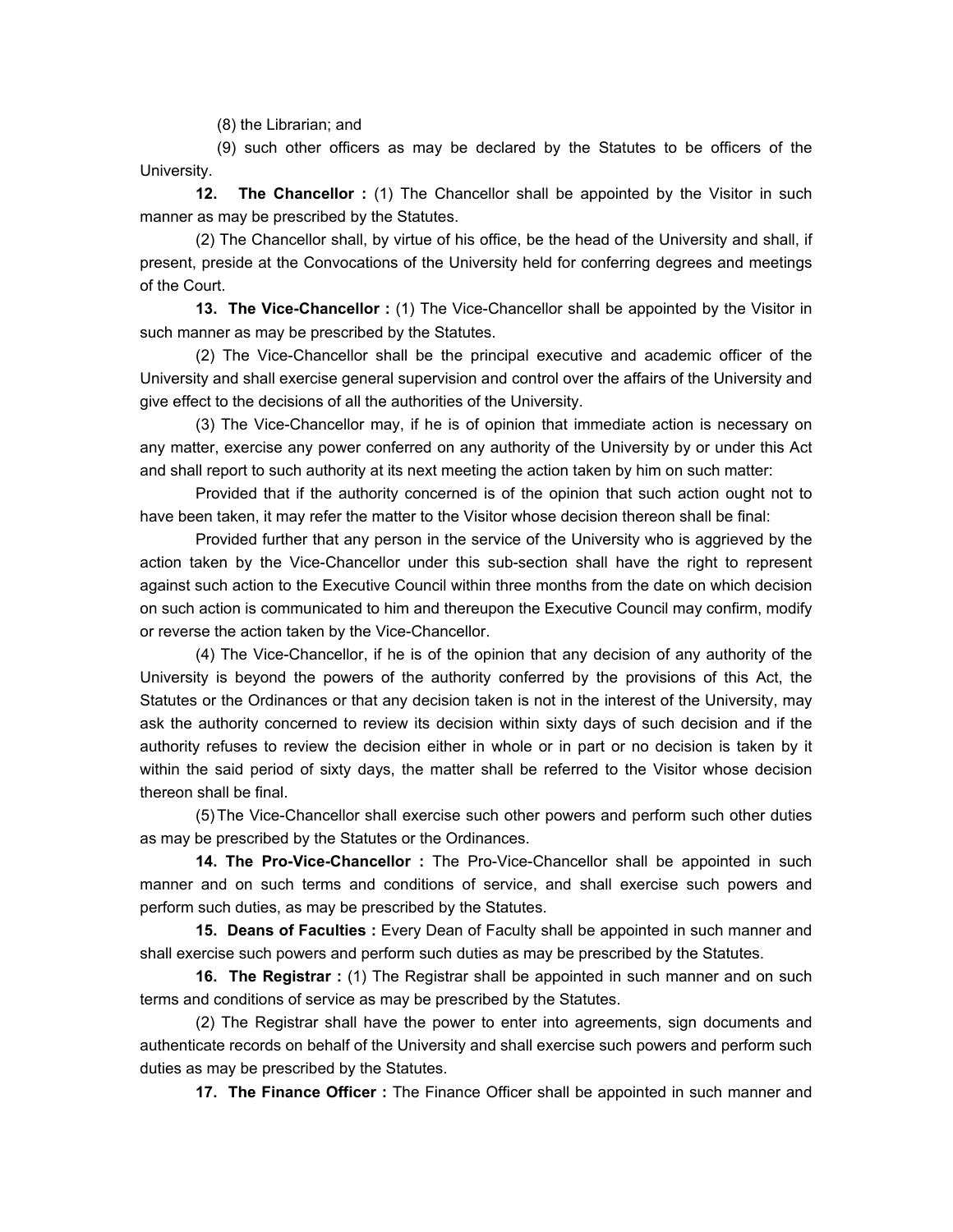shall exercise such powers and perform such duties, as may be prescribed by the Statutes.

 **18. The Controller of Examinations :** The Controller of Examinations shall be appointed in such manner and shall exercise such powers and perform such duties, as may be prescribed by the Statutes.

 **19. The Librarian :** The Librarian shall be appointed in such manner and on such terms and conditions of service, and shall exercise such powers and perform such duties, as may be prescribed by the Statutes.

 **20. Other officers :** The manner of appointment and powers and duties of other officers of the University shall be prescribed by the Statutes.

 **21. Authorities of the University :** The following shall be the authorities of the University:—

(1) the Court;

(2) the Executive Council;

(3) the Academic Council;

(4) the College Development Council;

(5) the Board of Studies;

(6) the Finance Committee; and

 (7) such other authorities as may be declared by the Statutes to be the authorities of the University.

 **22. The Court :** (1) The constitution of the Court and the term of office of its members shall be prescribed by the Statutes:

 Provided that such number of members as may be prescribed by the Statutes shall be elected from among the teachers, employees and students of the University.

 (2) Subject to the provisions of this Act, the Court shall have the following powers and functions, namely:—

 (a) to review, from time to time, the broad policies and programmes of the University and to suggest measures for the improvement and development of the University;

 (b) to consider and pass resolutions on the annual report and the annual accounts of the University and the audit report on such accounts;

 (c) to advise the Visitor in respect of any matter which may be referred to it for advice; and

(d) to perform such other functions as may be prescribed by the Statutes.

 **23. The Executive Council :** (1) The Executive Council shall be the principal executive body of the University.

 (2) The constitution of the Executive Council, the term of office of its members and its powers and functions shall be prescribed by the Statutes:

 Provided that such number of members as may be prescribed by the Statutes shall be from among the elected members of the Court.

 **24. The Academic Council :** (1)The Academic Council shall be the principal academic body of the University and shall, subject to the provisions of this Act, the Statutes and the Ordinances, co-ordinate and exercise general supervision over the academic policies of the University.

(2) The constitution of the Academic Council, the term of office of its members and its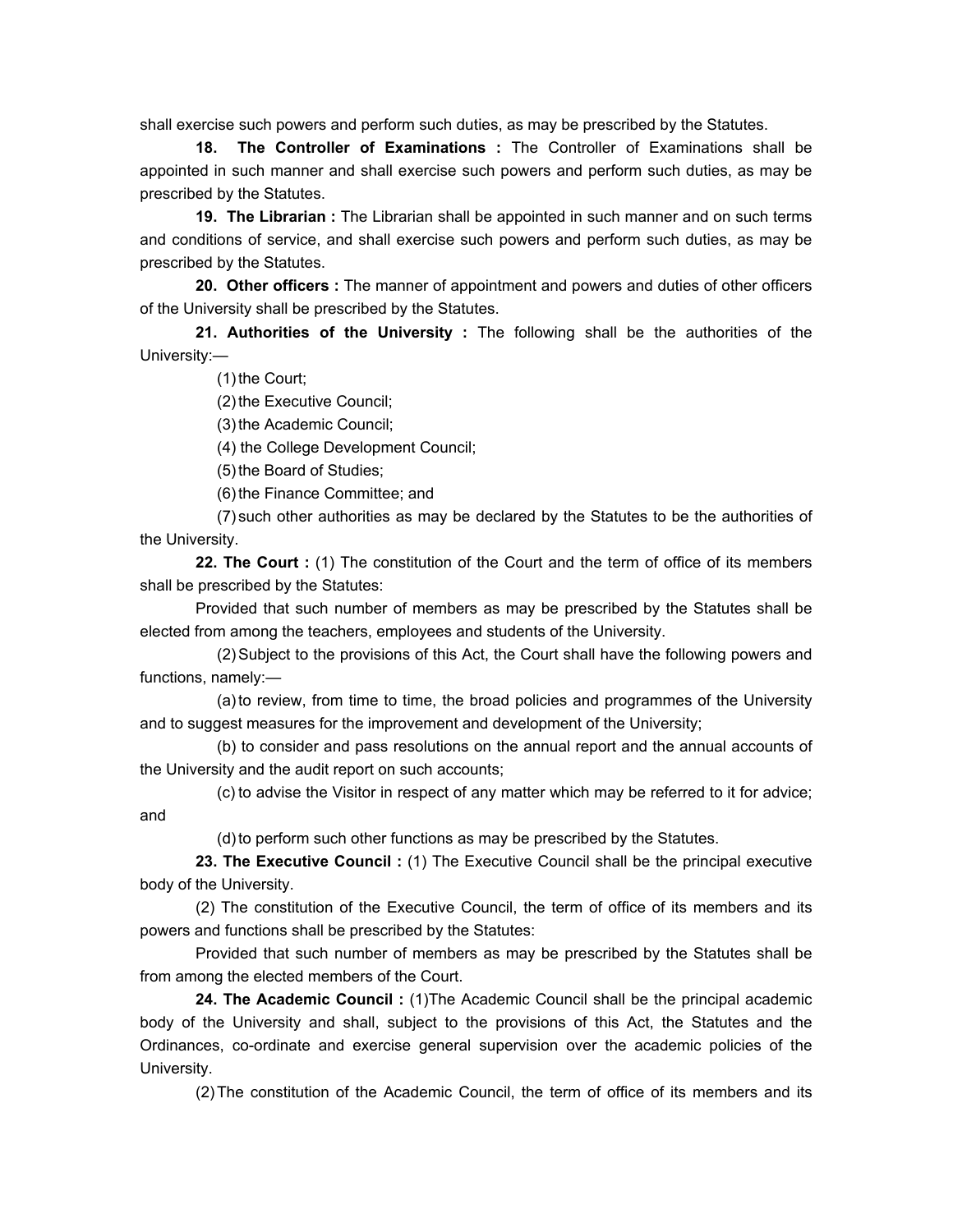powers and functions shall be prescribed by the Statutes:

 Provided that such number of members as may be prescribed by the Statutes shall be from among the elected members of the Court who are teachers of the University.

 **25. The College Development Council :** (1) The College Development Council shall be responsible for admitting Colleges to the privileges of the University.

 (2) The constitution of the College Development Council, the term of office of its members and its powers and functions shall be prescribed by the Statutes.

 **26. The Board of Studies :** The constitution, powers and functions of the Board of Studies shall be prescribed by the Statutes.

 **27. The Finance Committee :** The constitution, powers and functions of the Finance Committee shall be prescribed by the Statutes.

 **28. Other authorities of the University :** The constitution, powers and functions of other authorities, as may be declared by the Statutes to be the authorities of the University, shall be prescribed by the Statutes.

 **29. Power to make Statutes :** Subject to the provisions of this Act, the Statutes may provide for all or any of the following matters, namely:—

(a) the constitution, powers and functions of authorities and other bodies of the University, as may be constituted from time to time;

(b) the appointment and continuance in office of the members of the said authorities and bodies, the filling up of vacancies of members, and all other matters relating to those authorities and other bodies for which it may be necessary or desirable to provide;

(c) the appointment, powers and duties of the officers of the University and their emoluments;

(d) the appointment of teachers, academic staff and other employees of the University, their emoluments and conditions of service;

(e) the recognition of persons as University recognised teachers;

(f) the appointment of teachers, academic staff working in any other University or organisation for a specific period for undertaking a joint project,

(g) the conditions of service of employees including provisions for pension, insurance, provident fund, the manner of termination of service and disciplinary action;

(h) the principles governing the seniority of service of the employees of the University;

(i) the procedure for arbitration in cases of dispute between employees or students and the University;

(j) the procedure for appeal to the Executive Council by any employee or student against the action of any officer or authority of the University;

(k) the conferment of autonomous status on a College or an institution or a Department;

(l) the establishment and abolition of Faculties, Departments, Centres, Halls, Colleges and Institutions;

(m) the conferment of honorary degrees;

-

(n) the withdrawal of degrees, diplomas, certificates and other academic distinctions;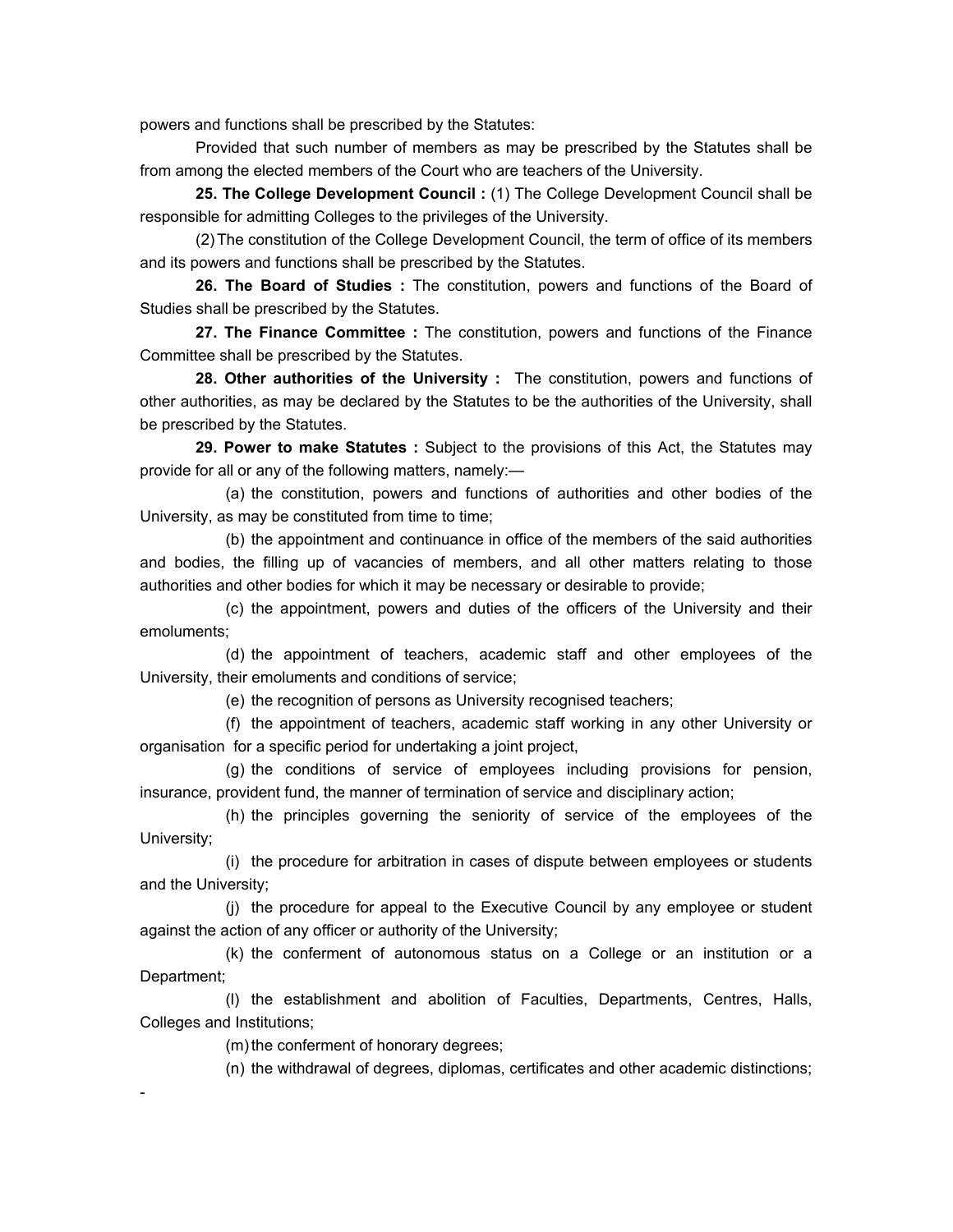(o) the conditions under which Colleges and Institutions may be admitted to the privileges of the University and the withdrawal of such privileges; -

(p) the management of Colleges and Institutions established by the University;

(q) the delegation of powers vested in the authorities or officers of the University;

(r) the maintenance of-discipline among the employees and students; and

(s) all other matters which by this Act are to be or may be provided for by the Statutes.

 **30. Statutes how to be made :** (1) The first Statutes are those set out in the Schedule.

 (2) The Executive Council may, from time to time, make new or additional Statutes or may amend or repeal the Statutes referred to in sub-section (1):

 Provided that the Executive Council shall not make, amend or repeal any Statutes affecting the status, powers or constitution of any authority of the University until such authority has been given an opportunity of expressing an opinion in writing on the proposed changes, and any opinion so expressed shall be considered by the Executive Council.

 (3) Every new Statute or addition to the Statutes or any amendment or repeal of a Statute shall require the assent of the Visitor who may assent thereto or withhold assent or remit to the Executive Council for re-consideration.

 (4) A new Statute or a Statute amending or repealing an existing Statute shall have no validity unless it has been assented to by the Visitor.

(5) Notwithstanding anything contained in the foregoing sub-sections, the Visitor may make new or additional Statutes or amend or repeal the Statutes referred to in sub-section (1), during the period of three years immediately after the commencement of this Act:

 Provided that the Visitor may, on the expiry of the said period of three years, make, within one year from the date of such expiry, such detailed Statutes as he may consider necessary and such detailed Statutes shall be laid before both Houses of Parliament.

 (6) Notwithstanding anything contained in the foregoing sub-sections, the Visitor may direct the University to make provisions in the Statutes in respect of any matter specified by him and if the Executive Council is unable to implement such direction within sixty days of its receipt, the Visitor may, after considering the reasons, if any, communicated by the Executive Council for its inability to comply with such direction, make or amend the Statutes suitably.

 **31. Power to make Ordinances :** (1) Subject to the provisions of this Act and the Statutes, the Ordinances may provide for all or any of the following matters, namely:—

(a) the admission of students to the University and their enrolment as such;

 (b) the courses of study to be laid down for all degrees, diplomas and certificates of the University;

(c) the medium of instruction and examination;

 (d) the award of degrees, diplomas, certificates and other academic distinctions, the qualifications for the same and the means to be taken relating to the granting and obtaining of the same;

 (e) the fees to be charged for courses of study in the University and for admission to the examinations, degrees and diplomas of the University; -

 (f) the conditions for award of fellowships, scholarships, studentships, medals and prizes;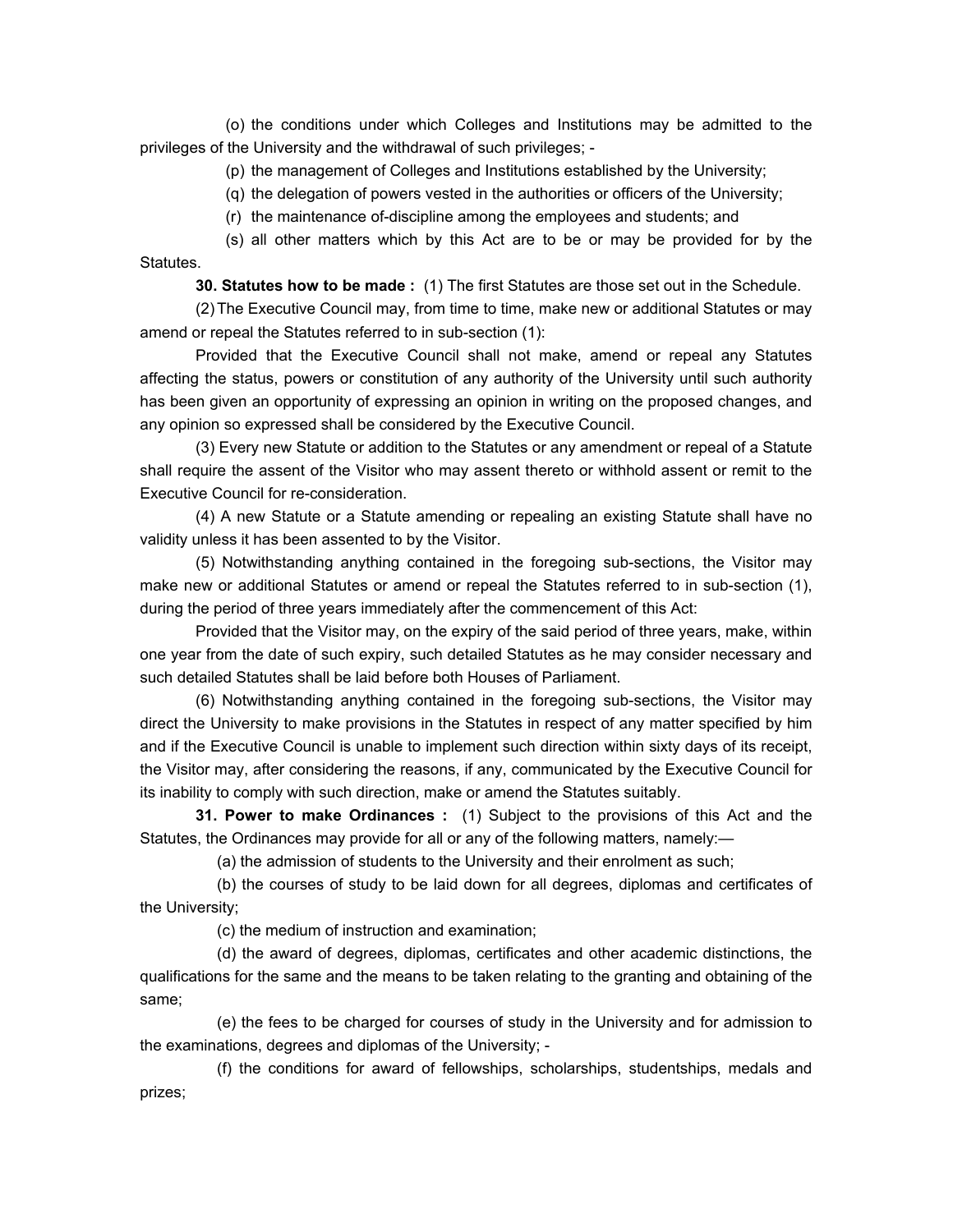(g) the conduct of examinations, including the term of office and manner of appointment and the duties of examining bodies, examiners and moderators;

(h) the conditions of residence of the students of the University;

 (i) the special arrangements, if-any, which may be made' for the residence and teaching of women students and the prescribing of special courses of studies for them; -

 (j) the establishment of Centres of Studies, Boards of Studies, Specialised Laboratories and other Committees; .

 (k) the manner of co-operation and collaboration with other Universities, institutions and other agencies not involving the carrying on of any activity for profit including learned bodies or associations;

 (l) the creation, composition and functions of any other body which is considered necessary for improving the academic life of the University;

(m) the institution of fellowships, scholarships, studentships, medals and prizes;

 (n) the supervision of management of Colleges and Institutions admitted to the privileges of the University;

(o) the setting up of a machinery for redressal of grievances of employees; and

 (p) all other matters which by this Act or the Statutes, are to be or may be, provided for by the Ordinances.

 (2) The first Ordinances shall be made by the Vice-Chancellor with the previous approval of the Central Government and the Ordinances so made may be amended, repealed or added to at any time by the Executive Council in the manner prescribed by the Statutes:

Provided that till such time as the first Ordinances are not so made by the Vice-Chancellor, in respect of the matters that are to be provided for by the Ordinances under this Act and Statutes, the relevant provisions of the Statutes and the Ordinances of the Tripura University in force immediately before the commencement of this Act shall be applicable insofar as they are not inconsistent with the provisions of this Act and the Statutes.

 **32. Regulations :** The authorities of the University may make Regulations, consistent with this Act, the Statutes and the Ordinances for the conduct of their own business and that of the Committees, if any, appointed by them and not provided for by this Act, the Statutes or the Ordinances, in the manner prescribed by the Statutes.

 **33. Annual report :** (1) The annual report of the University shall be prepared under the direction of the Executive Council, which shall include, among other matters, the steps taken by the University towards the fulfilment of its objects and shall be submitted to the Court on or after such date as may be prescribed by the Statutes and the Court shall consider the report in its annual meeting.

(2) The Court shall submit the annual report to the Visitor along with its comments, if any.

 (3) A copy of the annual report, as prepared under sub-section (1) shall also be submitted to the Central Government, which shall, as soon as may be, cause the same to be laid before both Houses of Parliament.

 **34. Annual accounts :** (1) The annual accounts and balance-sheet of the University shall be prepared under the directions of the Executive Council and shall, once at least every year and at intervals of not more than fifteen months, be audited by the Comptroller and Auditor-General of India or by such persons as he may authorise in this behalf.

(2) A copy of the annual accounts together with the audit report thereon shall be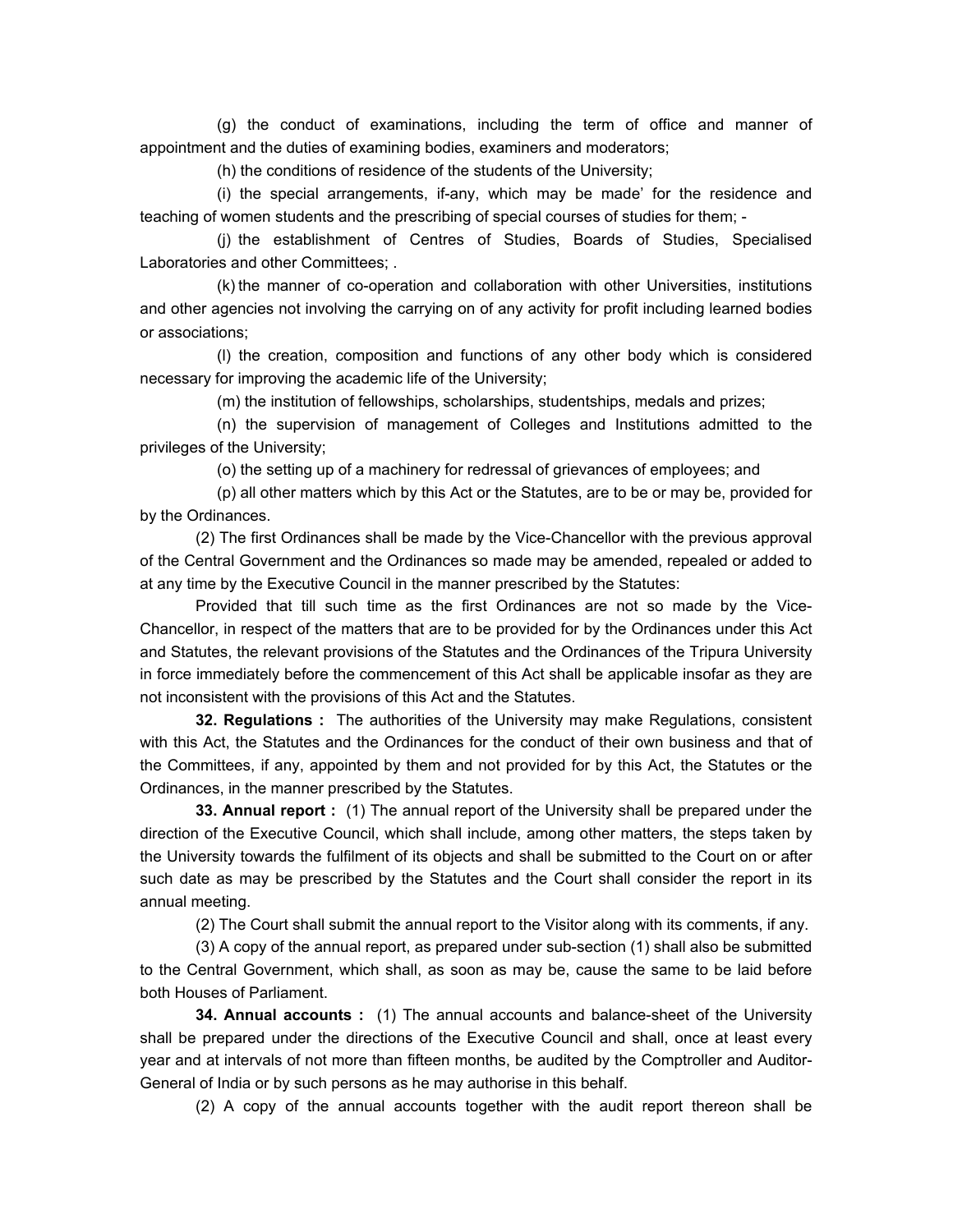submitted to the Court and the Visitor along with the observations of the Executive Council.

 (3) Any observations made by the Visitor on the annual accounts shall be brought to the notice of the Court and the observations of the Court, if any, shall, after being considered by the Executive Council, be submitted to the Visitor.

 (4) A copy of the annual accounts together with the audit report as submitted to the Visitor, shall also be submitted to the Central Government, which shall, as soon as may be, cause the same to be laid before both Houses of Parliament.

 (5) The audited annual accounts after having been laid before both Houses of Parliament shall be published in the Official Gazette.

 **35. Returns and information :** The University shall furnish to the Central Government such returns or other information with respect to its property or activities as the Central Government may, from time to time, require.

 **36. Conditions of service of employees :** (1) Every employee of the University shall be appointed under a written contract, which shall be lodged with the University and a copy of which shall be furnished to the employee concerned.

 (2) Any dispute arising out of the contract between the University and any employee shall, at the request of the employee, be referred to a Tribunal of Arbitration consisting of one member appointed by the Executive Council, one member nominated by the employee concerned and an umpire appointed by the Visitor.

 (3) The decision of the Tribunal shall be final, and no suit shall lie in any civil court in respect of the matters decided by the Tribunal:

 Provided that nothing in this sub-section shall preclude the employee from availing of the judicial remedies available under articles 32 and 226 of the Constitution.

(4) Every request made by the employee under sub-section (2), shall be deemed to be a submission to arbitration upon the terms of this section within the meaning of the Arbitration and Conciliation Act, 1996. (26 of 1996)

 (5) The procedure for regulating the work of the Tribunal shall be prescribed by the Statutes.

 **37. Procedure of appeal and arbitration in disciplinary cases against students :** (1) Any student or candidate for an examination whose name has been removed from the rolls of the University by the orders or resolution of the Vice-Chancellor, Discipline Committee or Examination Committee, as the case may be, and who has been debarred from appearing at the examinations of the University for more than one year, may, within ten days of the date of receipt of such orders or copy of such resolution by him, appeal to the Executive Council and the Executive Council may confirm, modify or reverse the decision of the Vice-Chancellor or the Committee, as the case may be.

 (2) Any dispute arising out of any disciplinary action taken by the University against a student shall, at the request of such student be referred to a Tribunal of Arbitration and the provisions of sub-sections (2), (3), (4) and (5) of section 36 shall, as far as may be, apply to a reference made under this sub-section.

 **38. Right to appeal :** Every employee or student of the University or of a College or Institution maintained by the University or admitted to its privileges shall, notwithstanding anything contained in this Act, have a right to appeal within such time as may be prescribed by the Statutes to the Executive Council against the decision of any officer or authority of the University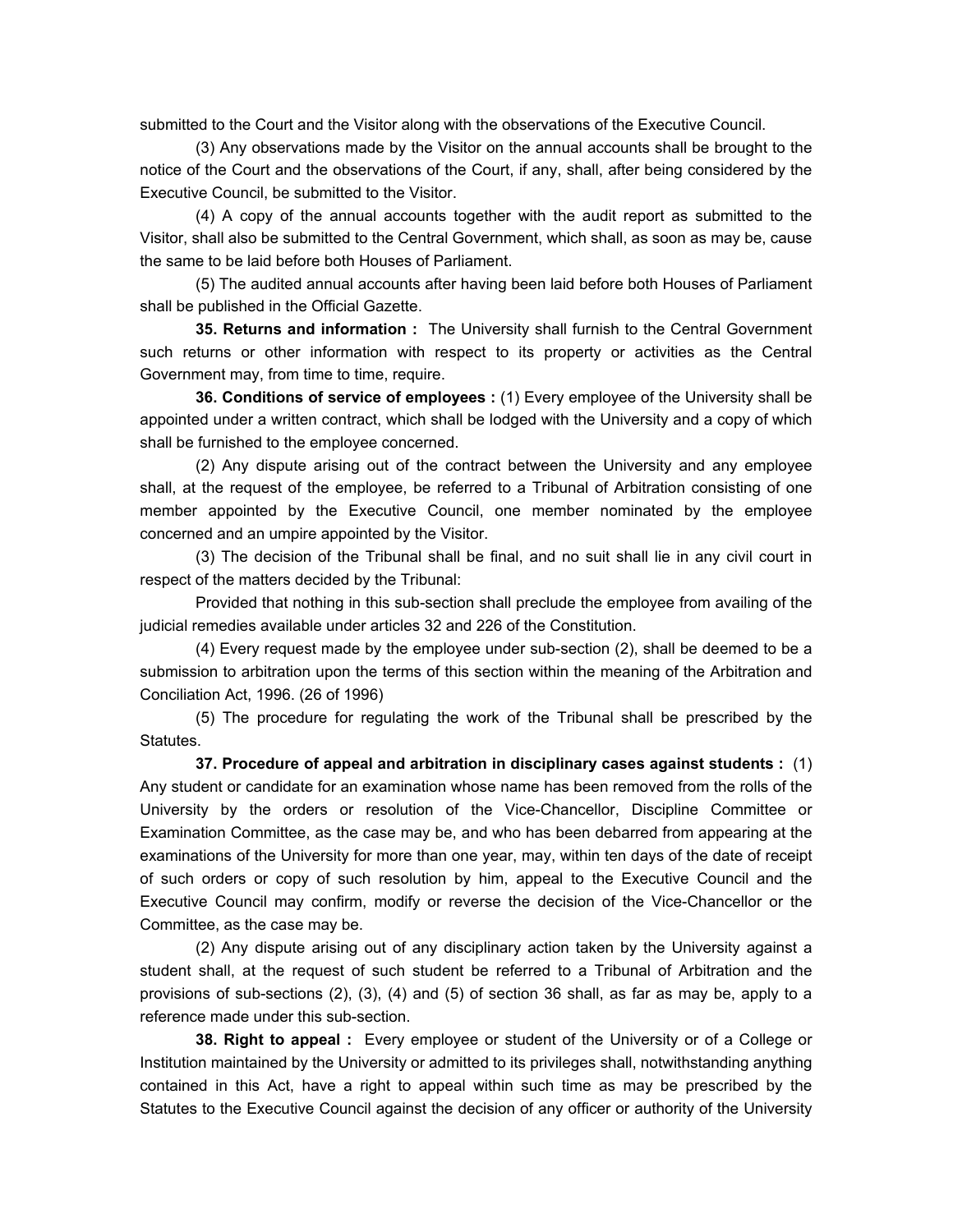or of the Principal or the management of any College or an Institution as the case may be and thereupon the Executive Council may confirm, modify or reverse the decision appealed against.

 **39. Provident and pension funds :** (1) The University shall constitute for the benefit of its employees such provident or pension fund or provide such insurance schemes as it may 'deem fit in such manner and subject to such conditions as may be prescribed by the Statutes.

 (2) Where such provident fund or pension fund has been so constituted, the Central Government may declare that the provisions of the Provident Funds Act, 1925, (19 of 1925) shall apply to such fund, as if it were a Government provident fund.

 **40. Disputes as to constitution of authorities and bodies :** If any question arises as to whether any person has been duly elected or appointed as, or is entitled to be, a member of any authority or other body of the University, the matter shall be referred to the Visitor whose decision thereon shall be final.

 **41. Filling of casual vacancies :** All casual vacancies among the members (other than ex officio members) of any authority or other body of the University shall be filled, as soon as may be, by the person or body who appoints, elects or co-opts the member whose place has become vacant and person appointed, elected or co-opted to a casual vacancy shall be a member of such authority or body for the residue of the term for which the person whose place he fills would have been a member.

 **42. Proceedings of authorities or bodies not invalidated by vacancies :** No act or proceedings of any authority or other body of the University shall be invalid merely by reason of the existence of a vacancy or vacancies among its members.

 **43. Protection of action taken in good faith :** No suit or other legal proceeding shall lie against any officer or other employee of the University for anything which is in good-faith done or intended to be done in pursuance of any of the provisions of this Act, the Statutes or the Ordinances.

 **44. Mode of proof of University record :**Notwithstanding anything contained in the Indian Evidence Act, 1872 (1 of 1872) or in any other law for the time being in force, a copy of any receipt, application, notice, order, proceeding or resolution of any authority or other body of the University, or any other document in possession of the University, or any entry in any register duly maintained by the University, if certified by the Registrar, shall be received as prima facie evidence of such receipt, application, notice, order, proceeding, resolution or document or the existence of entry in the register and shall be admitted as evidence of the matters and transactions therein where the original thereof would, if produced, have been admissible in evidence.

 **45. Power to remove difficulties :** (1) If any difficulty arises in giving effect to the provisions of this Act, the Central Government may, by order published in the Official Gazette, make such provisions, not inconsistent with the provisions of this Act, as appear to it to be necessary or expedient for removing the difficulty:

 Provided that no such order shall be made under this section after the expiry of three years from the commencement of this Act.

 (2) Every order made under sub-section (1) shall be laid, as soon as may be after it is made, before each House of Parliament while it is in session, for a total period of thirty days which may be comprised in one session or in two or more successive sessions, and if, before the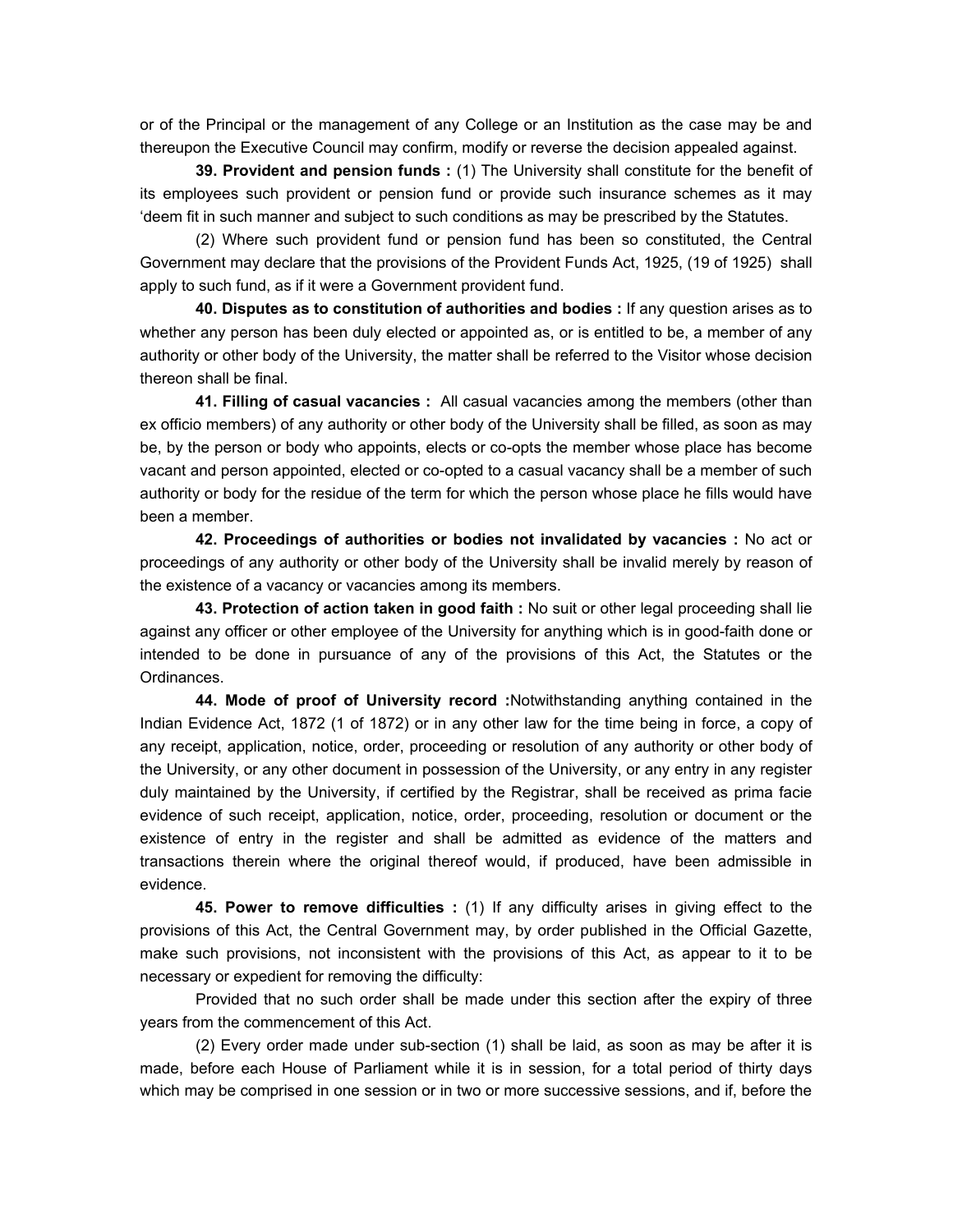expiry of the session immediately following the session or the successive sessions aforesaid, both Houses agree in making any modification in the order or both Houses agree that the order should not be made, the order shall thereafter have effect only in such modified form or be of no effect, as the case may be; so, however, that any such modification or annulment shall be without prejudice to the validity of anything previously done under that order.

 **46. Statutes, Ordinances and Regulations to be published in the Official Gazette and to be laid before Parliament :** (1) Every Statute, Ordinance or Regulation made under this Act shall be published in the Official Gazette.

 (2) Every Statute, Ordinance or Regulation made under this Act shall be laid, as soon as may be after it is made, before each House of Parliament, while it is in session, for a total period of thirty days which may be comprised in one session or in two or more successive sessions, and if, before the expiry of the session immediately following the session or the successive sessions aforesaid, both Houses agree in making any modification in the Statute, Ordinance or Regulation or both Houses agree that the Statute, Ordinance or Regulation should not be made, the Statute, Ordinance or Regulation shall thereafter have effect only in such modified form or be of no effect, as the case may be; so, however, that any such modification or annulment shall be without prejudice to the validity of anything previously done under that Statute, Ordinance or Regulation.

 (3) The power to make Statutes, Ordinances or Regulations shall include the power to give retrospective effect, from a date not earlier than the date of commencement of this Act, to the Statutes, Ordinances or Regulations or any of them but no retrospective effect shall be given to any Statute, Ordinance or Regulation so as to prejudicially affect the interests of any person to whom such Statute, Ordinance or Regulation may be applicable.

 **47. Transitional Provisions :** Notwithstanding anything contained in this Act and the Statutes,—

 (a) the first Chancellor and first Vice-Chancellor shall be appointed by the Central Government in such manner and on such conditions as may be deemed fit and each of the said officers shall hold office for such term, not exceeding five years as may be specified by the Central Government;

 (b) the first Registrar and the first Finance Officer shall be appointed by the Central Government and each of the said officers shall hold office for a term of three years;

 (c) the first Court and the first Executive Council shall consist of not more than thirtyone members and eleven members, respectively, who shall be nominated by the Central Government and shall hold office for a term of three years;

 (d) the first College Development Council shall consist of not more than eleven members, who shall be nominated by the Central Government and they shall hold office for a term of three years;

 (e) the first Academic Council shall consist of not more than twenty-one members, who shall be nominated by the Central Government and they shall hold office for a term of three years:

 Provided that if any vacancy occurs in the above offices or authorities, the same shall be filled by appointment or nomination, as the case may be, by the Central Government, and the person so appointed or nominated shall hold office for so long as the officer or member in whose place he is appointed or nominated would have held office, if such vacancy had not occurred.

 **48. Repeal of Tripura :** (1) The Tripura University Act, 1987 (Act 11 of 1987) is hereby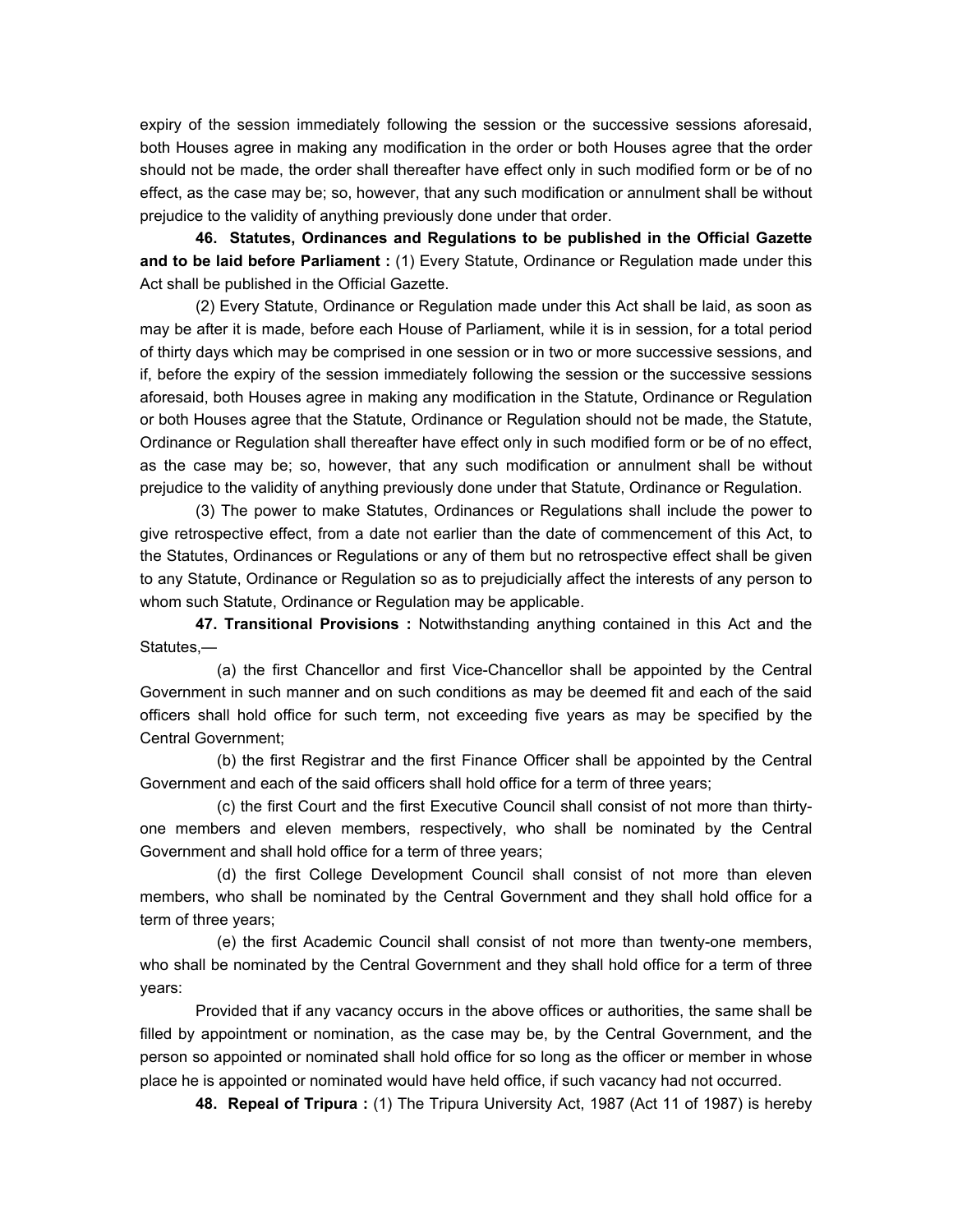repealed.

(2) Notwithstanding such repeal,—

 (a) all appointments made, orders issued, degrees and other academic distinctions conferred, diplomas and certificates awarded, privileges granted, or other things done under the Tripura University Act, 1987, (Tripura Act 11 of 1987) shall be deemed to have been respectively made, issued, conferred, awarded, granted or done under the corresponding provisions of this Act and, except as otherwise provided by or under this Act or the Statutes, continue in force unless and until they are superseded by any order made under this Act or the Statutes; and

 (b) all proceedings of Selection Committees for the appointment or promotion of teachers that took place before the commencement of this Act and all actions of the Executive Council in respect of the recommendations of such Selection Committees where no orders of appointment on the basis thereof were passed before the commencement of this Act shall, notwithstanding that, the procedure for selection has been modified by this Act, be deemed to have been valid but further proceeding in connection with such pending selections shall be taken in accordance with the provisions of this Act and be continued from the stage where they stood immediately before such commencement, except if the concerned authorities take, with the approval of the Visitor, a decision to the contrary.

### **THE SCHEDULE (See section 30) THE STATUTES OF THE UNIVERSITY**

 **1. The Chancellor :**(1) The Chancellor shall be appointed by the Visitor from a panel of not less than three persons recommended by the Executive Council from amongst persons of eminence in the academic or public life of the country: -

 Provided that if the Visitor does not approve of any of the persons so recommended, he may call for fresh recommendations from the Executive Council.

 (2) The Chancellor shall hold office for a term of five years and shall not be eligible for reappointment:

 Provided that notwithstanding the expiry of his term of office, the Chancellor shall continue to hold office until his successor enters upon his office.

**2. The Vice-Chancellor :** (1) The Vice-Chancellor shall be appointed by the Visitor from a panel of not less than three persons who shall be recommended by a Committee as constituted under clause (2):

 Provided that if the Visitor does not approve of any of the persons included in the panel, he may call for an extended fresh panel.

 (2) The Committee referred to in clause (1) shall consist of three persons, out of whom two shall be nominated by the Executive Council and one by the Visitor and the nominee of the Visitor shall be the convener of the Committee:

 Provided that none of the members of the Committee shall be an employee of the University or an Institution maintained by, or admitted to the privileges of, the University or a member of any authority of the University.

(3) The Vice-Chancellor shall be a whole-time salaried officer of the University.

 (4) The Vice-Chancellor shall hold office for a term of five years from the date on which he enters upon his office, or until he attains the age of sixty-five years, whichever is earlier, and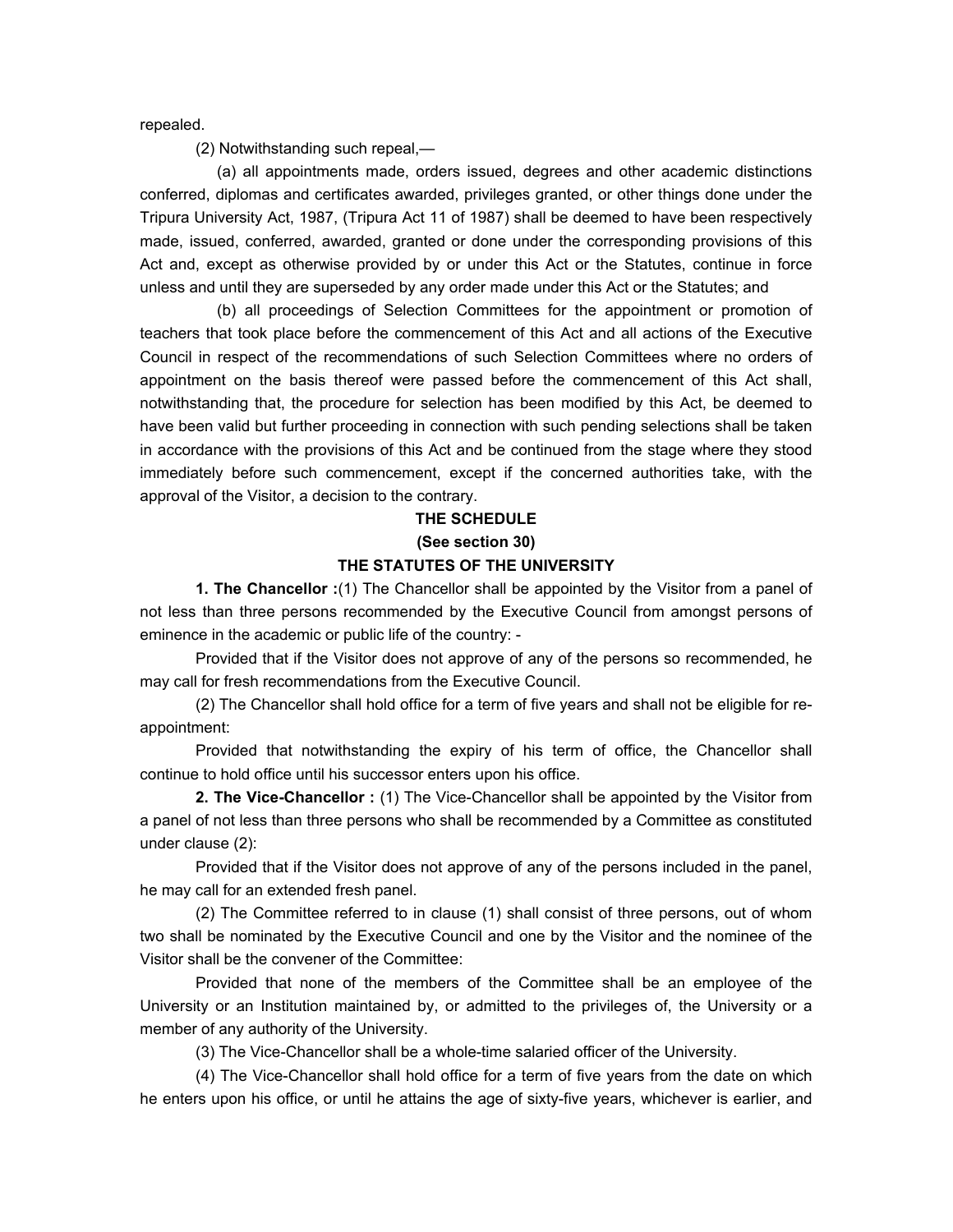he shall not be eligible for re-appointment:

 Provided that notwithstanding the expiry of the said period of five years, he shall continue in office until his successor is appointed and enters upon his office:

 Provided further that the Visitor may direct any Vice-Chancellor after his term has expired, to continue in office for such period, not exceeding a total period of one year, as may be specified by him.

 (5) The emoluments and other conditions of service of the Vice-Chancellor shall be as follows:—

 (i) The Vice-Chancellor shall be paid a monthly salary and allowances, other than house rent allowance, at the rates fixed by the Central Government from time to time and he shall be entitled, without payment of rent, to use a furnished residence throughout his term of office and no charge shall fall on the Vice-Chancellor in respect of the maintenance of such residence.

 (ii) The Vice-Chancellor shall be entitled to such terminal benefits and allowances as may be fixed by the Central Government from time to time:

Provided that where an employee of the University, or a College or an Institution maintained by, or admitted to the privileges of, the University, or of any other University or any College or Institution maintained by or admitted to the privileges of, such other University, is appointed as the Vice-Chancellor, he may be allowed to continue to contribute to any provident fund of which he is a member and the University shall contribute to the account of such person in that provident fund at the same rate at which the person had been contributing immediately before his appointment as the Vice-Chancellor:

 Provided further that where such employee had been member of any pension scheme, the University shall make the necessary contribution to such scheme.

 (iii) The Vice-Chancellor shall be entitled to travelling allowance at such rates as may be fixed by the Executive Council.

 (iv) The Vice-Chancellor shall be entitled to leave on full pay at the rate of thirty days in a calendar year and the leave shall be credited to his account in advance in two half-yearly instalments of fifteen days each on the first day of January and July every year:

 Provided that if the Vice-Chancellor assumes or relinquishes charge of the office of the Vice-Chancellor during the currency of a half year, the leave shall be credited proportionately at the rate of two and-a-half days for each completed month of service.

 (v) In addition to the leave referred to in sub-clause (iv) the Vice-Chancellor shall also be entitled to half-pay leave at the rate of twenty days for each completed year of service, and half-pay leave may also be availed of as commuted leave on full pay on medical certificate:

 Provided that when such commuted leave is availed of, twice the amount of half-pay leave shall be debited against half-pay leave due.

 (6) If the office of the Vice-Chancellor becomes vacant due to death, resignation or otherwise, or if he is unable to perform his duties due to ill-health or any other cause, the Pro-Vice-Chancellor shall perform the duties of the Vice-Chancellor:

 Provided that if the Pro-Vice-Chancellor is not available, the senior-most Professor shall perform the duties of the Vice-Chancellor until a new Vice-Chancellor assumes office or the existing Vice-Chancellor resumes the duties of his office, as the case may be.

 **3. Powers and duties of the Vice-Chancellor :** (1) The Vice-Chancellor shall be ex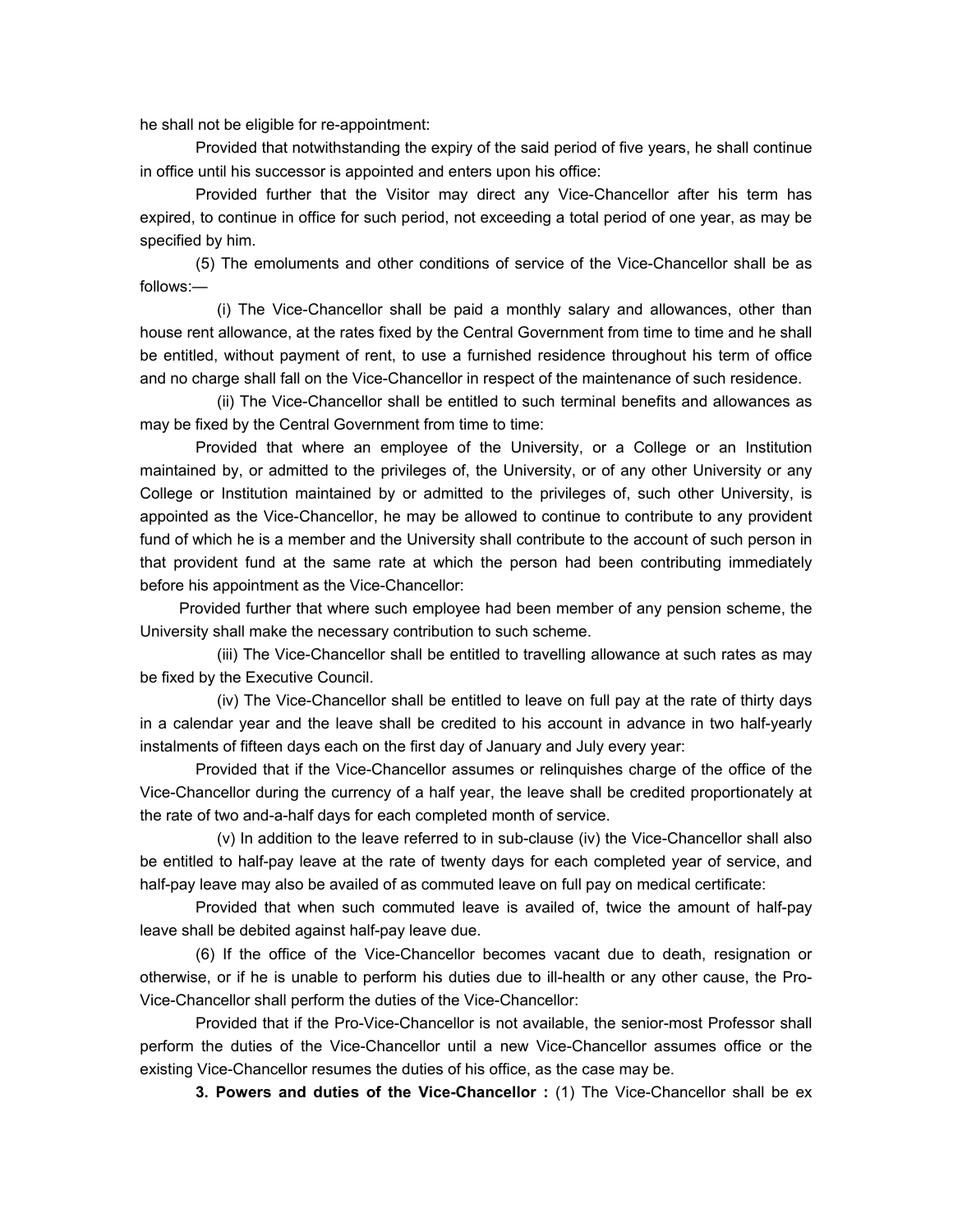officio Chairman of the Executive Council, the Academic Council and the Finance Committee and shall, in the absence of the Chancellor, preside at the Convocations held for conferring degrees and at meetings of the Court.

 (2) The Vice-Chancellor shall be entitled to be present at, and address, any meeting of any authority or other body of the University, but shall not be entitled to vote thereat unless he is a member of such authority or body.

 (3) It shall be the duty of the Vice-Chancellor to see that this Act, the Statutes, the Ordinances and the Regulations are duly observed, and he shall have all the powers necessary to ensure such observance.

 (4) The Vice-Chancellor shall have all the powers necessary for the proper maintenance of discipline in the University and he may delegate any such powers to such person or persons as he deems fit.

 (5) The Vice-Chancellor shall have the power to convene or cause to be convened the meetings of the Executive Council, the Academic Council and the Finance Committee.

 **4. Pro–Vice–Chancellor :** (1) The Pro-Vice-Chancellor shall be appointed by the Executive Council on the recommendation of the Vice-Chancellor:

 Provided that where the recommendation of the Vice-Chancellor is not accepted by the Executive Council, the matter shall be referred to the Visitor who may either appoint the person recommended by the Vice-Chancellor or ask the Vice-Chancellor to recommend another person to the Executive Council:

 Provided further that the Executive Council may, on the recommendation of the Vice-Chancellor, appoint a Professor to discharge the duties of a Pro-Vice-Chancellor in addition to his own duties as a Professor.

 (2) The term of office of a Pro-Vice-Chancellor shall be such as may be decided by the Executive Council but it shall not in any case exceed five years or until the expiration of the term of office of the Vice-Chancellor, whichever is earlier:

 Provided that a Pro-Vice-Chancellor whose term of office has expired shall be eligible for re-appointment:

 Provided further that, in any case, a Pro-Vice-Chancellor shall retire on attaining the age of sixty-five years:

 Provided also that a Pro-Vice-Chancellor shall, while discharging the duties of the Vice-Chancellor under clause (6) of Statute 2, continue in office notwithstanding the expiration of his term of office as Pro-Vice-Chancellor, until the Vice-Chancellor resumes office or a new Vice-Chancellor assumes office, as the case may be.

 (3) The emoluments and other terms and conditions of service of a Pro-Vice-Chancellor shall be such as may be prescribed by the Ordinances.

 (4)The Pro-Vice-Chancellor shall assist the Vice-Chancellor in respect of such matters as may be specified by the Vice-Chancellor in this behalf, from time to time, and shall also exercise such powers and perform such duties as may be assigned or delegated to him by the Vice-Chancellor.

 **5. Deans of Faculties :** (1) Every Dean of Faculty shall be appointed by the Vice-Chancellor from amongst the Professors in the Faculty by rotation in the order of seniority for a period of three years: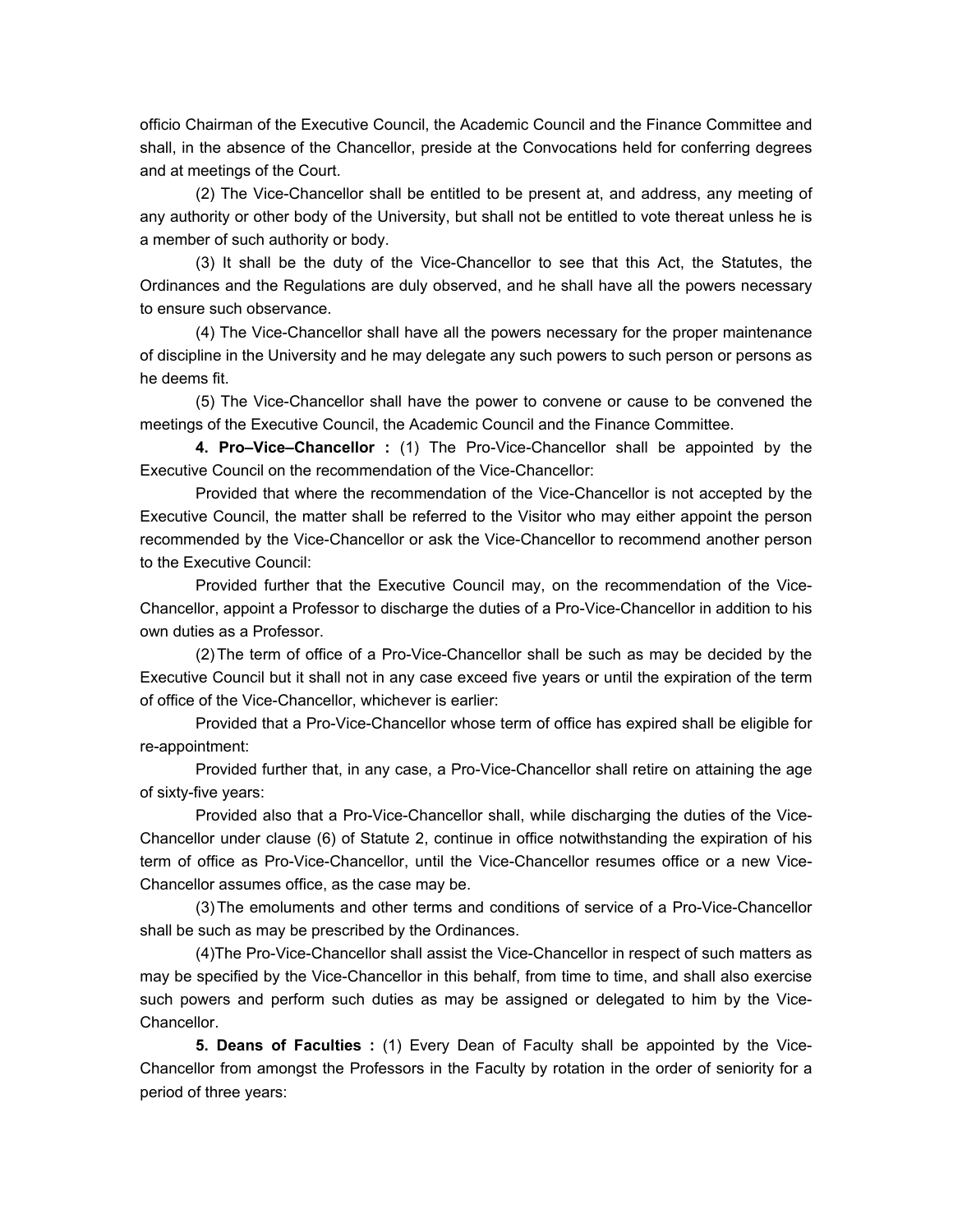Provided that in case there is only one Professor or no Professor in a Faculty, the Dean shall be appointed, for the time being, from amongst the Professor, if any, and the Readers in the Faculty by rotation in the order of seniority:

 Provided further that a Dean on attaining the age of sixty-two years shall cease to hold office as such.

 (2) When the office of the Dean is vacant or when the Dean is, by reason of illness, absence or any other cause, unable to perform duties of his office, the duties of the office shall be performed by the senior-most Professor or Reader, as the case may be in the Faculty.

 (3) The Dean shall be the Head of the Faculty and shall be responsible for the conduct and maintenance of the standards of teaching and research in the Faculty and shall have such other functions as may be prescribed by the Ordinances.

 (4) The Dean shall have the right to be present and to speak at any meeting of the Boards of Studies or Committees of the Faculty, as the case may be, but shall not have the right to vote thereat unless he is a member thereof.

 **6. The Registrar :** (1) The Registrar shall be appointed by the Executive Council on the recommendation of a Selection Committee constituted for the purpose and shall be a whole-time salaried officer of the University.

(2) He shall be appointed for a term of five years and shall be eligible for re-appointment.

 (3) The emoluments and other terms and conditions of service of the Registrar shall be such as may be prescribed by the Executive Council from time to time:

Provided that the Registrar shall retire on attaining the age of sixty-two years:

 Provided further that a Registrar shall, notwithstanding his attaining the age of sixty two years, continue in office until his successor is appointed and enters upon his office or until the expiry of a period of one year, whichever is earlier.

 (4) When the office of the Registrar is vacant or when the Registrar is, by reason of illness, absence or any other cause, unable to perform the duties of his office, the duties of the office shall be performed by such person as the Vice-Chancellor may appoint for the purpose.

 (5)(a) The Registrar shall have power to take disciplinary action against such of the employees, excluding teachers and other academic staff, as may be specified in the order of the Executive Council and to suspend them pending inquiry, to administer warnings to them or to impose on them the penalty of censure or the withholding of increment:

 Provided that no such penalty shall be imposed unless the person has been given a reasonable opportunity of showing cause against the action proposed to be taken in regard to him.

 (b) An appeal shall lie to the Vice-Chancellor against any order of the Registrar imposing any of the penalties specified in sub-clause (a).

 (c) In a case where the inquiry discloses that a punishment beyond the power of the Registrar is called for, the Registrar shall, upon the conclusion of the inquiry, make a report to the Vice-Chancellor along with his recommendations:

 Provided that an appeal shall lie to the Executive Council against an order of the Vice-Chancellor imposing any penalty.

 (6) The Registrar shall be ex officio Secretary of the Executive Council, the Academic Council and the College Development Council, but shall not be deemed to be a member of any of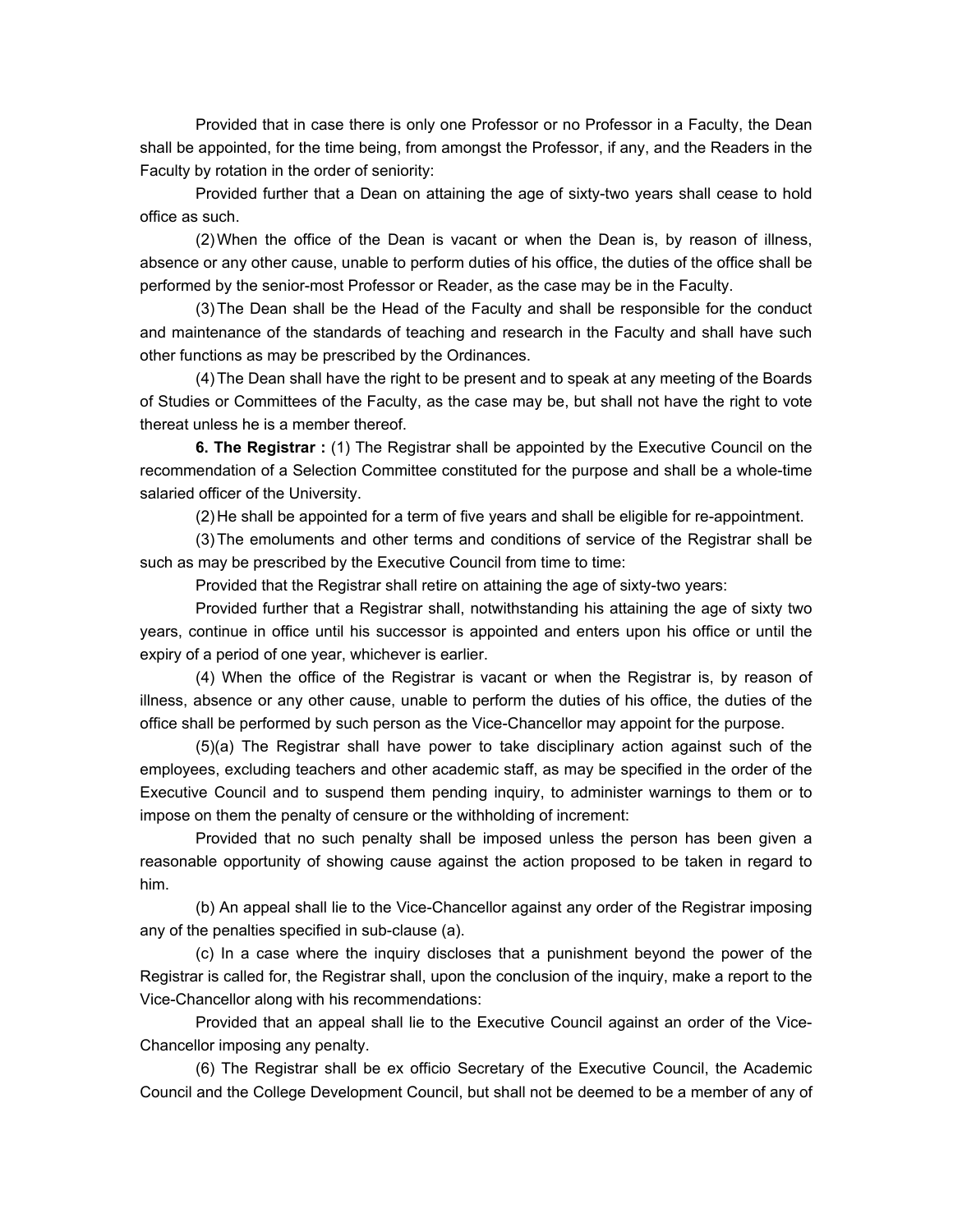these authorities and he shall be ex officio Member-Secretary of the Court.

(7) It shall be the duty of the Registrar—

 (a) to be the custodian of the records, the common seal and such other property of the University as the Executive Council shall commit to his charge;

 (b) to issue all notices convening meetings of the Court, the Executive Council, the Academic Council, the College Development Council and of any Committees appointed by those authorities;

 (c) to keep the minutes of all the meetings of the Court, the Executive Council, the Academic Council, the College Development Council and of any Committees appointed by those authorities;

 (d) to conduct the official correspondence of the Court, the Executive Council, the Academic Council and the College Development Council;

 (e) to supply to the Visitor, copies of the agenda of the meetings of the authorities of the University as soon as they are issued and the minutes of such meetings;

 (f) to represent the University in suits or proceedings by or against the University, sign powers of attorney and verify pleadings or depute his representative for the purpose; and

 (g) to perform such other duties as may be specified in the Statutes, the Ordinances or the Regulations or as may be required from time to time, by the Executive Council or the Vice-Chancellor.

 **7. The Finance Officer :** (1) The Finance Officer shall be appointed by the Executive Council on the recommendations of a Selection Committee constituted for the purpose and he shall be a whole-time salaried officer of the University.

 (2) The Finance Officer shall be appointed for a term of five years and shall be eligible for re-appointment.

 (3) The emoluments and other terms and conditions of service of the Finance Officer shall be such as may be prescribed by the Executive Council from time to time:

Provided that the Finance Officer shall retire on attaining the age of sixty-two years:

 Provided further that the Finance Officer shall, notwithstanding his attaining the age of sixty-two years, continue in office until his successor is appointed and enters upon his office or until the expiry of a period of one year, whichever is earlier.

 (4) When the office of the Finance Officer is vacant or when the Finance Officer is, by reason of illness, absence or any other cause, unable to perform the duties of his office, the duties of the office shall be performed by such person as the Vice-Chancellor may appoint for the purpose.

 (5) The Finance Officer shall be ex officio Secretary of the Finance Committee, but shall not be deemed to be a member of such Committee.

(6) The Finance Officer shall—

 (a) exercise general supervision over the funds of the University and shall advise it as regards its financial policy; and

 (b) perform such other financial functions as may be assigned to him by the Executive Council or as may be prescribed by the Statutes or the Ordinances.

(7) Subject to the control of the Executive Council, the Finance Officer shall-

(a) hold and manage the property and investments of the University including trust and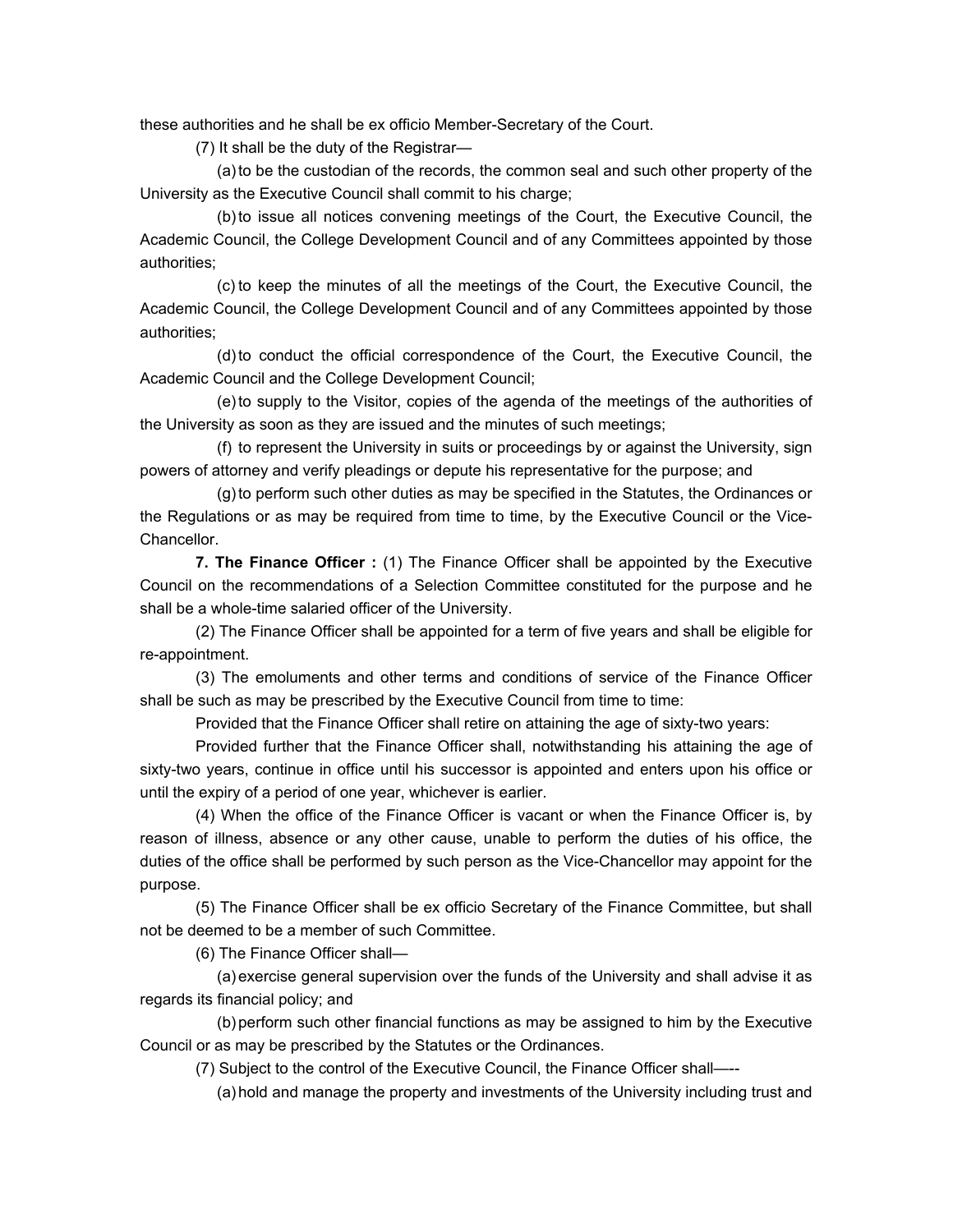endowed property;

 (b) ensure that the limits fixed by the Executive Council for recurring and non-recurring expenditure for a year are not exceeded and that all moneys are expended on the purpose for which they are granted or allotted;

 (c) be responsible for the preparation of annual accounts and the budget of the University and for their presentation to the Executive Council;

 (d) keep a constant watch on the state of the cash and bank balances and on the state of investments;

 (e) watch the progress of the collection of revenue and advise on the methods of collection employed;

 (f) ensure that the registers of buildings, land, furniture and equipment are maintained up-to-date and that stock-checking is conducted, of equipment and other consumable materials in all offices, Departments, University, Institutes, Centres and Specialised Laboratories;

 (g) bring to the notice of the Vice-Chancellor unauthorised expenditure and other financial irregularities and suggest disciplinary action against persons at fault; and

 (h) call for from any office, Department, Centre, Laboratory, College or Institution maintained by the University any information or returns that he may consider necessary for the performance of his duties.

(8) Any receipt given by the Finance Officer or the person or persons duly authorised in this behalf by the Executive Council for any money payable to the University shall be sufficient discharge for payment of such money.

 **8. The Controller of Examinations :** (1) The Controller of Examinations shall be appointed by the Executive Council on the recommendations of a Selection Committee constituted for the purpose and he shall be a whole-time salaried officer of the University.

 (2) The Controller of Examinations shall be appointed for a term of five years and shall be eligible for re-appointment.

 (3) The emoluments and other terms and conditions of service of the Controller of Examinations shall be such as may be prescribed by the Executive Council from time to time:

 Provided that the Controller of Examinations shall retire on attaining the age of sixty two years:

 Provided further that the Controller of Examinations shall, notwithstanding his attaining the age of sixty-two years, continue in office until his successor is appointed and enters upon his office or until the expiry of a period of one year, whichever is earlier.

 (4) When the office of the Controller of Examinations is vacant or when the Controller of Examinations is, by reason of illness, absence or any other cause, unable to perform the duties of his office, the duties of the office shall be performed by such person as the Vice-Chancellor may appoint for the purpose.

 (5) The Controller of Examinations shall arrange for and superintend the examinations of the University in the manner prescribed by the Ordinances.

 **9. The Librarian :** (1) The Librarian shall be appointed by the Executive Council on the recommendations of the Selection Committee constituted for the purpose and he shall be a whole-time salaried officer of the University.

(2) The Librarian shall exercise such powers and perform such duties as may be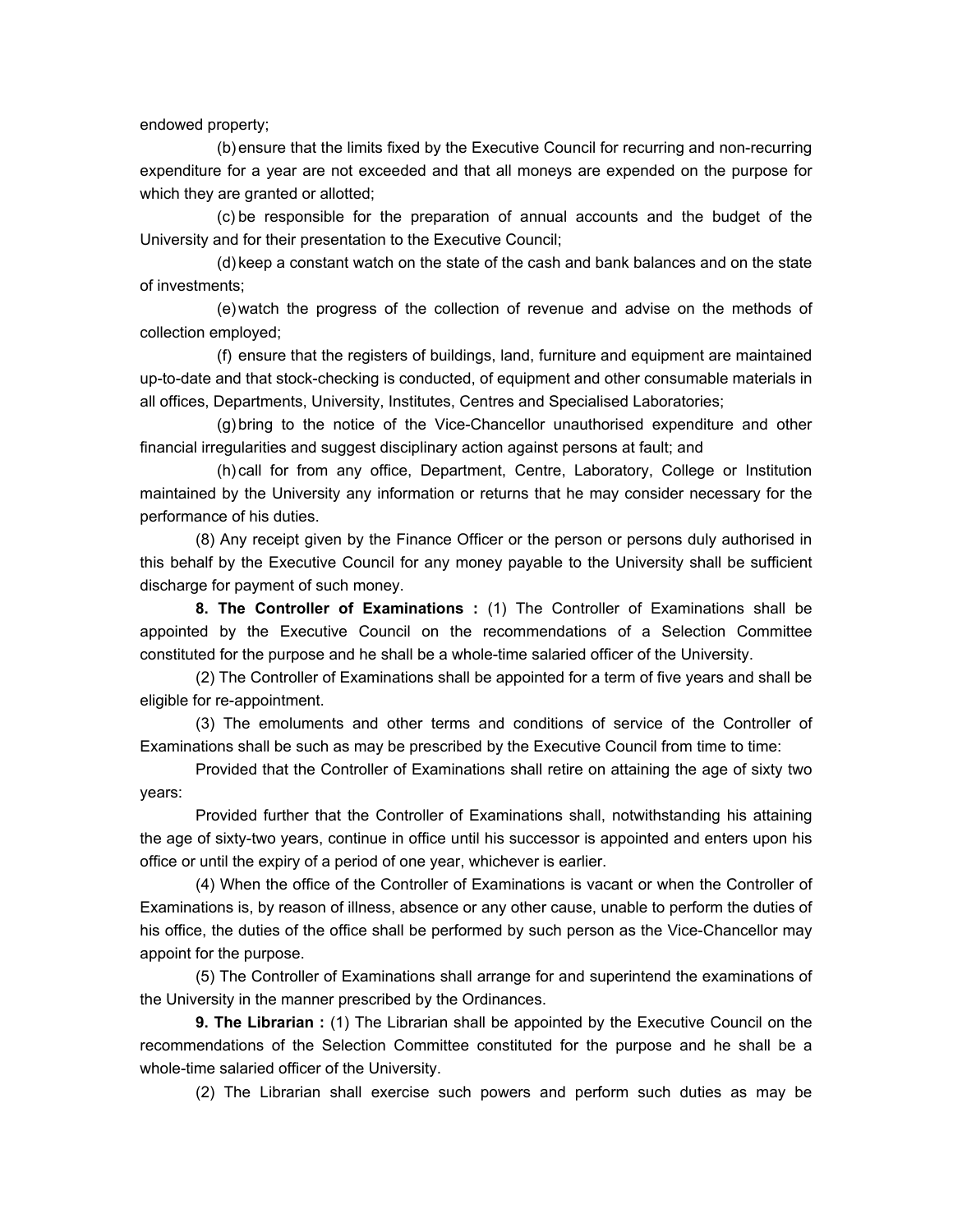assigned to him by the Executive Council.

 **10. Meetings of the Court :**(1) An annual meeting of the Court shall be held on a date to be fixed by the Executive Council unless some other date has been fixed by the Court in respect of any year.

 (2) At an annual meeting of the Court, a report on the working of the University during the previous year, together with a statement of the receipts and expenditure, the balance sheet as audited, and the financial estimates for the next year shall be presented.

 (3) A copy of the statement of receipts and expenditure, the balance sheet and the financial estimates referred to in clause (2) shall be sent to every member of the Court at least seven days before the date of the annual meeting.

 (4) Special meetings of the Court may be convened by the Executive Council or the Vice-Chancellor or if there is no Vice-Chancellor, the Pro-Vice-Chancellor or if there is no Pro-Vice-Chancellor, by the Registrar.

(5) Eleven members of the Court shall form a quorum for a meeting of the Court.

 **11. Quorum for meeting of the Executive Council :** Seven members of the Executive Council shall form a quorum for a meeting of the Executive Council.

 **12. Powers and functions of the Executive Council :** (1) The Executive Council shall have the power of management and administration of the revenues and property of the University and the conduct of all administrative affairs of the University not otherwise provided for.

 (2) Subject to the provisions of this Act, the Statutes and the Ordinances, the Executive Council shall, in addition to all other powers vested in it, have the following powers, namely:—

 (i) to create teaching and other academic posts, to determine the number and emoluments of such posts and to define the duties and conditions of service of Professors, Readers, Lecturers and other academic staff:

 Provided that no action shall be taken by the Executive Council in respect of the number and qualifications of teachers and other academic staff otherwise than after consideration of the recommendations of the Academic Council;

 (ii) to appoint such Professors, Readers, Lecturers and other academic staff, as may be necessary, on the recommendation of the Selection Committee constituted for the purpose and to fill-up temporary vacancies therein;

 (iii) to recognise persons as University recognised teachers in the manner prescribed by the Ordinances;

 (iv) to create administrative, ministerial and other necessary posts (including Chairs) and to make appointments thereto in the manner prescribed by the Ordinances;

 (v) to grant leave of absence to any officer of the University other than the Chancellor and the Vice-Chancellor, and to make necessary arrangements for the discharge of the functions of such officer during his absence;

 (vi) to regulate and enforce discipline among employees in accordance with the Statutes and the Ordinances;

 (vii) to manage and regulate the finances, accounts, investments, property, business and all other administrative affairs of the University and for that purpose to appoint such agents as it may think fit;

(viii) to fix limits on the total recurring and the total non-recurring expenditure for a year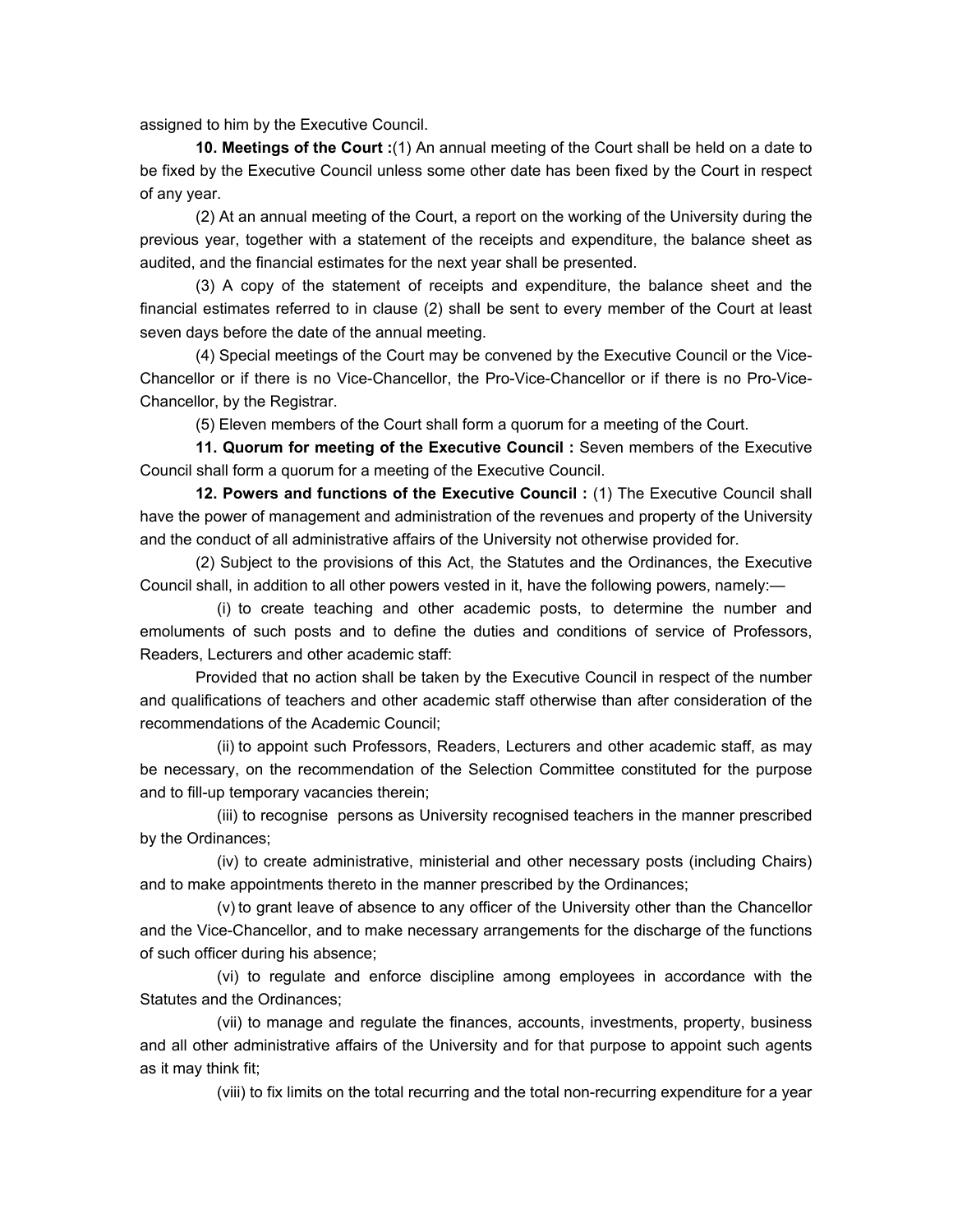on the recommendation of the Finance Committee;

 (ix) to invest any money belonging to the University, including any unapplied income, in such stocks, funds, shares or securities, from time to time as it may think fit or in the purchase of immovable property in India, with the like powers of varying such investment from time to time;

 (x) to transfer or accept transfers of any movable or immovable property on behalf of the University;

 (xi) to provide buildings, premises, furniture and apparatus and other means needed for carrying on the work of the University;

(xii) to enter into, vary, carry out and cancel contracts on behalf of the University;

 (xiii) to entertain, adjudicate upon, and if thought fit, to redress any grievances of the employees and students of the University who may, for any reason, feel aggrieved;

 (xiv) to appoint examiners and moderators and, if necessary, to remove them, and to fix their fees, emoluments and travelling and other allowances, after consulting the Academic Council;

 (xv) to select a common seal for the University and provide for the custody and use of such seal;

 (xvi) to make such special arrangements as may be necessary for the residence of women students;

(xvii) to institute fellowships, scholarships, studentships, medals and prizes;

 (xviii) to provide for the appointment of Visiting Professors, Emeritus Professors, Consultants and Scholars and determine the terms and conditions of such appointments; and

 (xix) to exercise such other powers and perform such other duties as may be conferred or imposed on it by the Act or the Statutes.

 **13. Quorum for meetings of the Academic Council :** Nine members of the Academic Council shall form a quorum for a meeting of the Academic Council.

 **14. Powers and functions of the Academic Council :** Subject to the provisions of this Act, the Statutes and the Ordinances, the Academic Council shall, in addition to all other powers vested in it, have the following powers, namely:—

 (a) to exercise general supervision over the academic policies of the University and to give directions regarding methods of instruction, co-ordination of teaching among the Colleges and the Institutions, evaluation of research and improvement of academic standards;

 (b) to bring about and promote inter-Faculty co-ordination and to establish or appoint such committees or boards as may be deemed necessary for the purpose;

 (c) to consider matters of general academic interest either on its own initiative, or on a reference by a Faculty or the Executive Council, and to take appropriate action thereon; and

 (d) to frame such Regulations and rules consistent with the Statutes and the Ordinances regarding the academic functioning of the University, discipline, residence, admissions, award of fellowships and studentships, fees, concessions, corporate life and attendance.

 **15. Faculties and Departments :** (1) The University shall have such Faculties as may be specified in the Statutes.

 (2) Every Faculty shall have a Faculty Board and the members of the first Faculty Board shall be nominated by the Executive Council for a period of three years.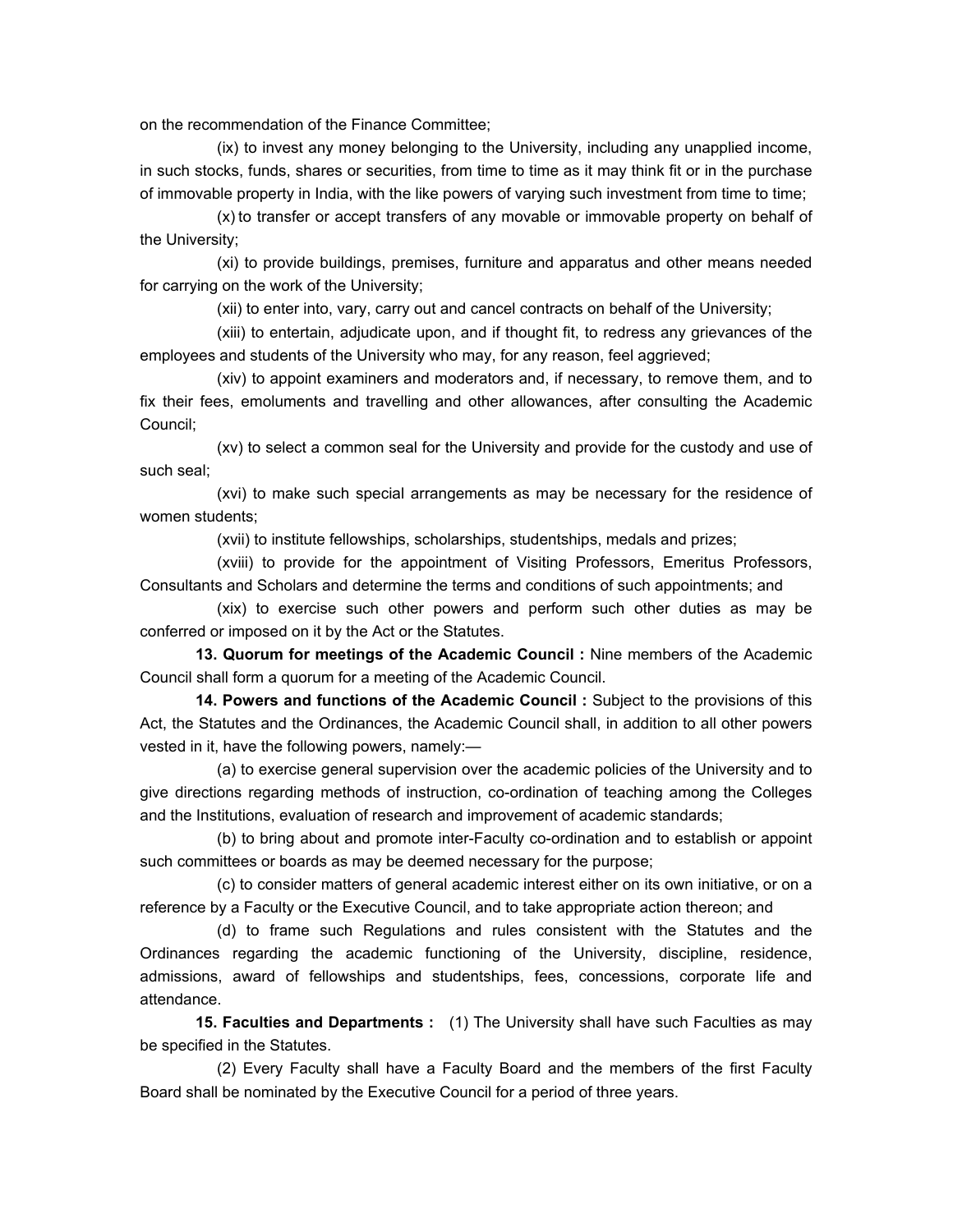(3) The composition, powers and functions of a Faculty Board shall be prescribed by the Ordinances.

 (4) The conduct of the meetings of a Faculty Board and the quorum required for such meetings shall be prescribed by the Ordinances.

 (5) (a) Every Faculty shall consist of such Departments as may be assigned to it by the Ordinances:

 Provided that the Executive Council may, on the recommendation of the Academic Council, establish Centres of Studies to which may be assigned such teachers of the University as the Executive Council may consider necessary.

(b) Each Department shall consist of the following members, namely:—

(i) Teachers of the Department;

(ii) Persons conducting research in the Department;

(iii) Dean of the Faculty;

(iv) Honorary Professors, if any, attached to the Department; and

 (v) Such other persons as may be members of the Department in accordance with the provisions of the Ordinances.

 **16. Board of Studies :** (1) Each Department shall have a Board of Studies.

 (2) The constitution of the Board of Studies and the term of office of its members shall be prescribed by the Ordinances.

 (3) Subject to the overall control and supervision of the Academic Council, the functions of a Board of Studies shall be to approve subjects for research for various degrees and other requirements of research degrees and to recommend to the concerned Faculty Board in the manner prescribed by the Ordinances—

 (a) courses of studies and appointment of examiners for courses, but excluding research degrees;

(b) appointment of supervisors for research; and

(c) measures for the improvement of the standard of teaching and research:

 Provided that the above functions of a Board of Studies shall, during the period of three years immediately after the commencement of the Act, be performed by the Department.

 **17. The Finance Committee :** (1) The Finance Committee shall consist of the following members, namely:—

(i) the Vice-Chancellor;

(ii) the Pro-Vice-Chancellor;

(iii) one person to be nominated by the Court;

 (iv) three persons to be nominated by the Executive Council, out of whom at least one shall be a member of the Executive Council; and

(v) three persons to be nominated by the Visitor.

 (2) Five members of the Finance Committee shall form a quorum for a meeting of the Finance Committee.

 (3) All the members of the Finance Committee, other than ex officio members, shall hold office for a term of three years.

 (4) A member of the Finance Committee shall have the right to record a minute of dissent if he does not agree with any decision of the Finance Committee.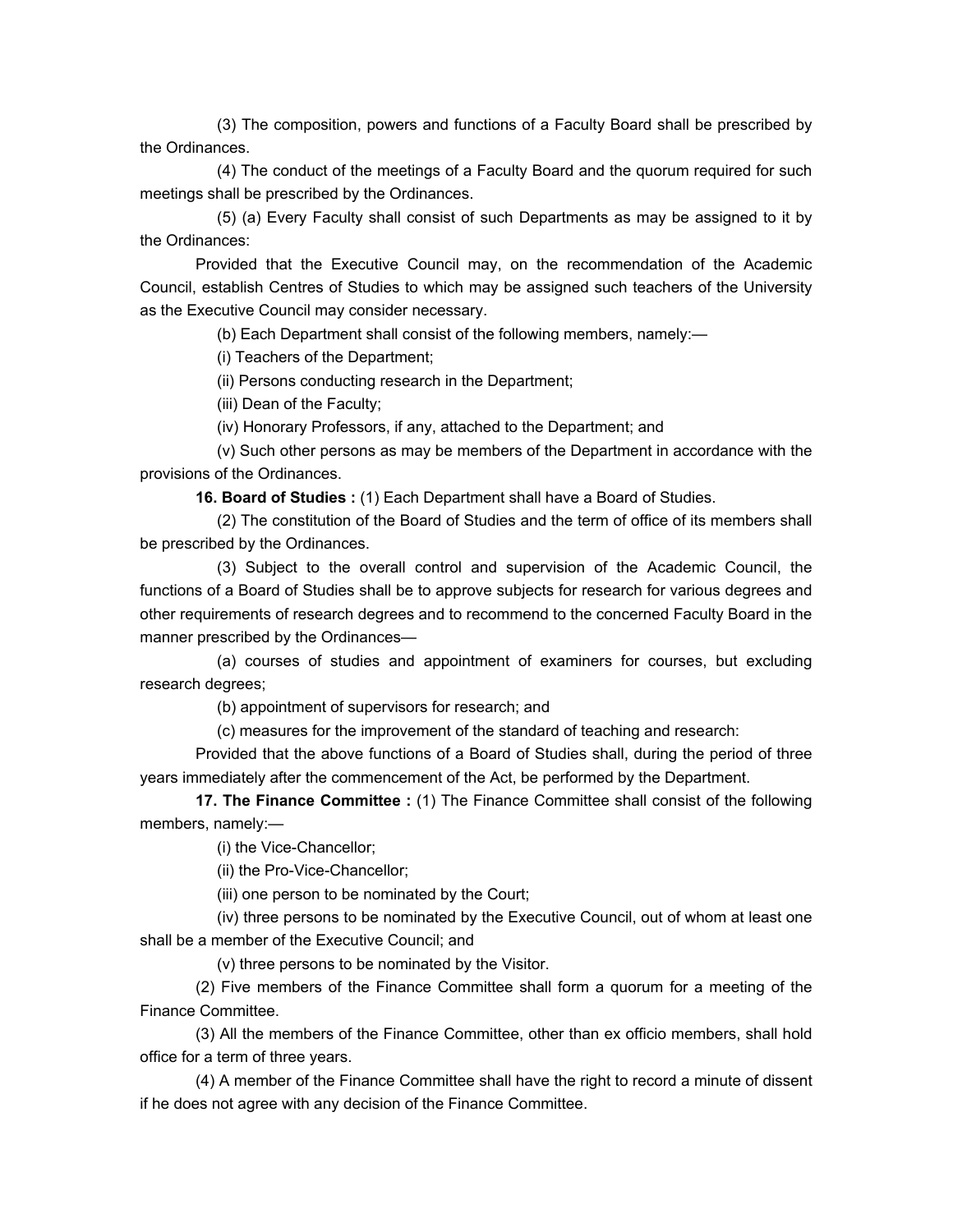(5) The Finance Committee shall meet at least thrice every year to examine the accounts and to scrutinise proposals for expenditure.

 (6) All proposals relating to creation of posts, and those items which have not been included in the Budget, shall be examined by the Finance Committee before they are considered by the Executive Council.

 (7) The annual accounts and the financial estimates of the University prepared by the Finance Officer shall be laid before the Finance Committee for consideration and comments and thereafter submitted to the Executive Council for approval.

 (8) The Finance Committee shall recommend limits for the total recurring expenditure and the total non-recurring expenditure for the year, based on the income and resources of the University (which, in the case of productive works, may include the proceeds of loans).

 **18. Selection Committees :** (1) There shall be Selection Committees for making recommendations to the Executive Council for appointment to the posts of Professor, Reader, Lecturer, Registrar, Finance Officer, Librarian and Principals of Colleges and Institutions maintained by the University.

 (2) The Selection Committee for appointment to the posts specified in Column 1 of the Table below shall consist of the Vice-Chancellor, a nominee of the Visitor and the persons specified in the corresponding entry in Column 2 of the said Table:

| 1                           |       | 2                                                                    |  |
|-----------------------------|-------|----------------------------------------------------------------------|--|
| Professor                   | (i)   | The Dean of the Faculty.                                             |  |
|                             | (ii)  | The Head of the Department if he is a Professor.                     |  |
|                             | (iii) | Three persons not in the service of the University, nominated by     |  |
|                             |       | the Executive Council, out of a panel of names recommended by        |  |
|                             |       | the Academic Council for their special knowledge of, or interest in, |  |
|                             |       | the subject with which the Professor will be concerned.              |  |
| Reader/Lecturer             | (i)   | The Head of the Department.                                          |  |
|                             | (ii)  | One Professor nominated by the Vice-Chancellor.                      |  |
|                             | (iii) | Two persons not in the service of the University, nominated by the   |  |
|                             |       | Executive Council, out of a panel of names recommended by the        |  |
|                             |       | Academic Council for their special knowledge of, or interest in, the |  |
|                             |       | subject with which the Reader/Lecturer will be concerned.            |  |
| Registrar/Finance           | (i)   | Two members of the Executive Council nominated by it.                |  |
| Officer                     |       |                                                                      |  |
|                             | (ii)  | One person not in the service of the University nominated by the     |  |
|                             |       | Executive Council.                                                   |  |
| Librarian                   | (i)   | Two persons not in the service of the University who have special    |  |
|                             |       | knowledge of the subject of the Library Science/Library              |  |
|                             |       | Administration nominated by the Executive Council.                   |  |
|                             | (ii)  | One person not in the service of the University nominated by the     |  |
|                             |       | Executive Council.                                                   |  |
| <b>Principal of College</b> |       | Three persons not in the service of the University of whom two       |  |
| or Institution              |       | shall be nominated by the Executive Council and one by the           |  |

**TABLE**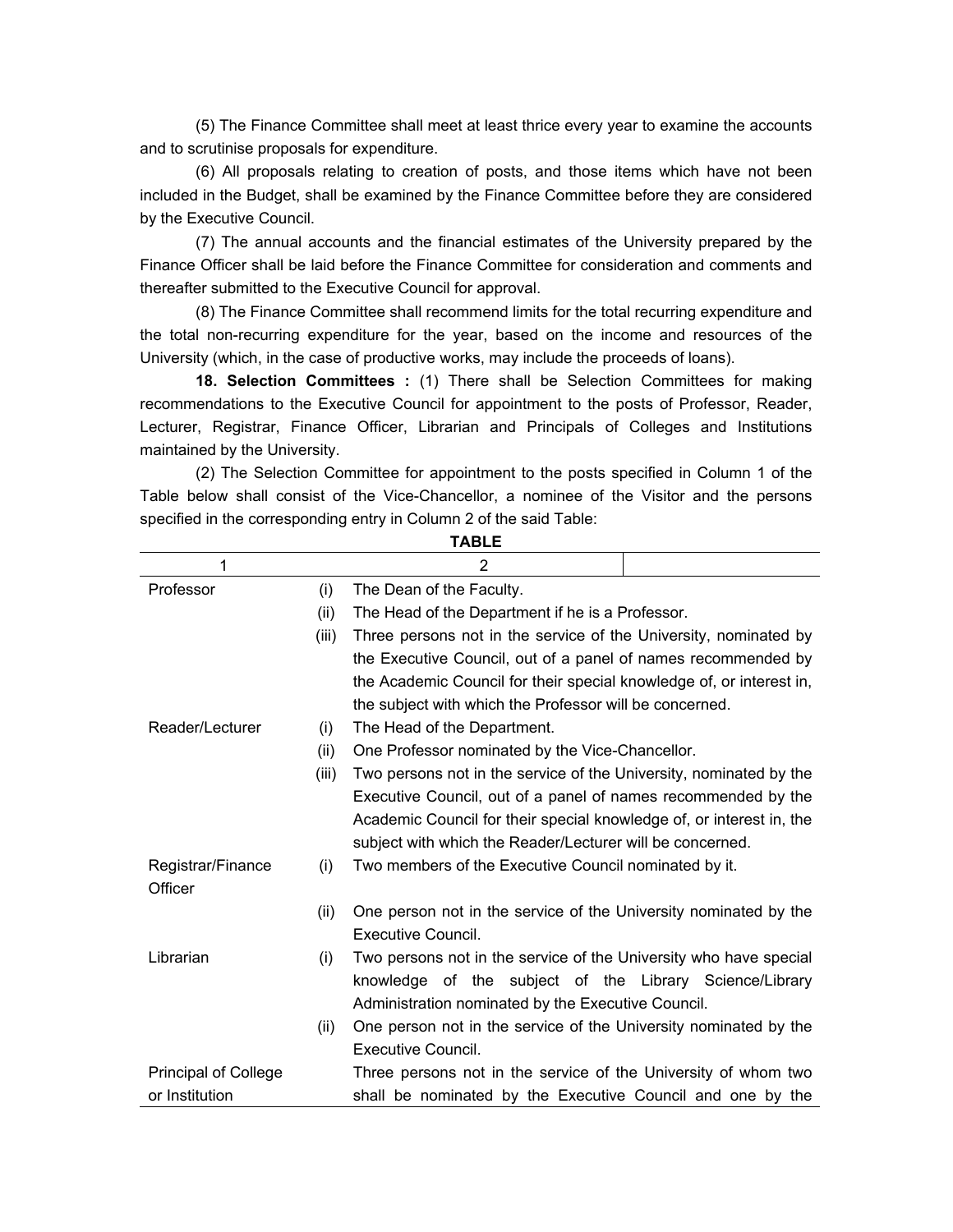| maintained by the | Academic Council for their special knowledge of, or interest in, a |
|-------------------|--------------------------------------------------------------------|
| University.       | subject in which instruction is being provided by the College or   |
|                   | Institution.                                                       |

**Note 1.—** Where the appointment is being made for an inter-disciplinary project, the head of the project shall be deemed to be the Head of the Department concerned.

**Note 2.—** The Professor to be nominated by the Vice-Chancellor shall be a Professor concerned with the speciality for which the selection is being made and the Vice-Chancellor shall consult the Head of the Department and the Dean of Faculty before nominating the Professor.

 (3) The Vice-Chancellor, or in his absence the Pro-Vice-Chancellor, shall convene and preside at the meeting of the Selection Committee:

 Provided that the meeting of the Selection Committee shall be fixed after prior consultation with, and subject to the convenience of Visitor's nominee and the experts nominated by the Executive Council:

 Provided further that the proceedings of the Selection Committee shall not be valid unless,—

 (a) where the number of Visitor's nominee and the persons nominated by the Executive Council is four in all, at least three of them attend the meeting; and

 (b) where the number of Visitor's nominee and the persons nominated by the Executive Council is three in all, at least two of them attend the meeting.

 (4) The procedure to be followed by the Selection Committee shall be laid down in the Ordinances.

 (5) If the Executive Council is unable to accept the recommendations made by the Selection Committee, it shall record its reasons and submit the case to the Visitor for final orders.

(6) Appointments to temporary posts shall be made in the manner indicated below:—

 (i) If the temporary vacancy is for duration longer than one academic session, it shall be filled on the advice of the Selection Committee in accordance with the procedure indicated in the foregoing clauses:

 Provided that if the Vice-Chancellor is satisfied that in the interests of work it is necessary to fill the vacancy, the appointment may be made on a purely temporary basis on the advice of a local Selection Committee referred to in sub-clause (ii) for a period not exceeding six months.

 (ii) If the temporary vacancy is for a period less than a year, an appointment to such vacancy shall be made on the recommendation of a local Selection Committee consisting of the Dean of the Faculty concerned, the Head of the Department and a nominee of the Vice-Chancellor:

Provided that if the same person holds the offices of the Dean and the Head of the Department, the Selection Committee may contain two nominees of the Vice-Chancellor:

 Provided further that in the case of sudden casual vacancies of teaching posts caused by death or any other reason, the Dean may, in consultation with the Head of the Department concerned, make a temporary appointment for a month and report to the Vice-Chancellor and the Registrar about such appointment.

 (iii) No teacher appointed temporarily shall, if he is not recommended by a regular Selection Committee for appointment under the Statutes, be continued in service on such temporary employment, unless he is subsequently selected by a local Selection Committee or a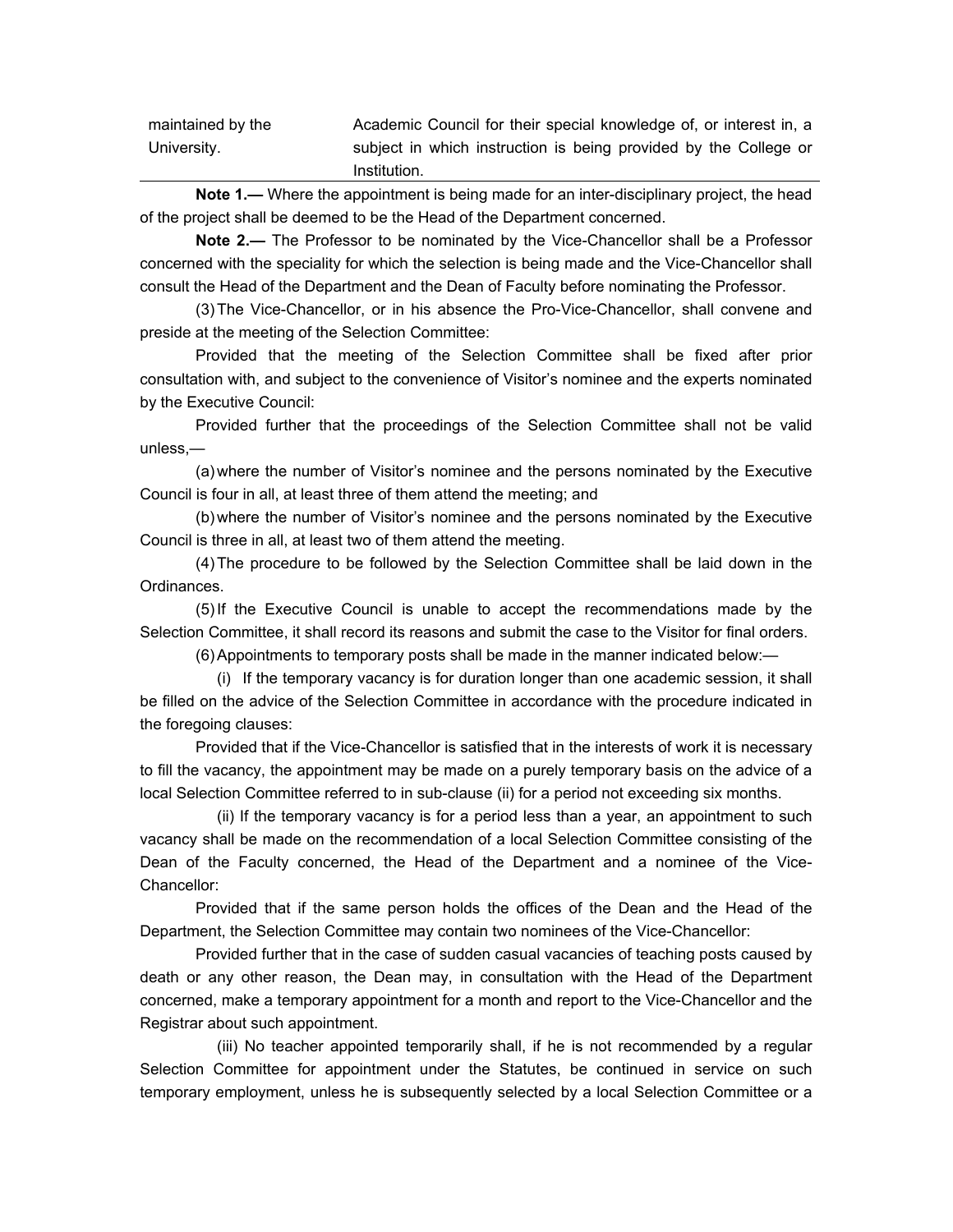regular Selection Committee, for a temporary or permanent appointment, as the case may be.

 **19. Special mode of appointment :** (1) Notwithstanding anything contained in Statute 18, the Executive Council may invite a person of high academic distinction and professional attainments to accept a post of Professor or any other equivalent academic post in the University on such terms and conditions as it deems fit and on the person agreeing to do so, appoint him to the post.

 (2) The Executive Council may appoint a teacher or any other academic staff working in any other University or organisation for undertaking a joint project in accordance with the manner laid down in the Ordinances.

 **20. Appointment for a fixed tenure :** The Executive Council may appoint a person selected in accordance with the procedure laid down in Statute 18 for a fixed tenure on such terms and conditions as it deems fit.

 **21. Recognised teachers :** (1) The qualifications of recognised teachers shall be such as may be prescribed by the Ordinances.

 (2) All applications for the recognition of teachers shall be made in such manner as may be laid down by the Ordinances.

 (3) No teacher shall be recognised as a teacher except on the recommendation of a Selection Committee constituted for the purpose in the manner laid down in the Ordinances.

 (4) The period of recognition of a teacher shall be determined by the Ordinances made in that behalf.

 (5) The Academic Council may, by a special resolution passed by a majority of not less than two-thirds of the members present and voting, withdraw recognition from a teacher:

 Provided that no such resolution shall be passed until notice in writing has been given to the person concerned calling upon him to show cause, within such time as may be specified in the notice, why such resolution should not be passed and until his objections, if any, and any evidence he may produce in support of them have been considered by the Academic Council.

 **22. Committees :** (1) An authority of the University may appoint as many standing or special Committees as it may deem fit, and may appoint to such Committees persons who are not members of such authority.

 (2) A Committee appointed under clause (1) may deal with any subject delegated to it subject to subsequent confirmation by the authority appointing it.

 **23. Terms and conditions of service and code of conduct of the teachers etc :** (1) All the teachers and other academic staff of the University shall, in the absence of any agreement to the contrary, be governed by the terms and conditions of service and code of conduct as are specified in the Statutes, the Ordinances and the Regulations.

 (2) The emoluments of members of the academic staff shall be such as may be prescribed by the Ordinances.

 (3) Every teacher and member of the academic staff of the University shall be appointed on a written contract, the form of which shall be prescribed by the Ordinances.

(4) A copy of every contract referred to in clause (3) shall be deposited with the Registrar.

 **24. Terms and conditions of service and code of conduct of other employees :** (1) All the employees of the University, other than the teachers and other academic staff shall, in the absence of any contract to the contrary, be governed by the terms and conditions of service and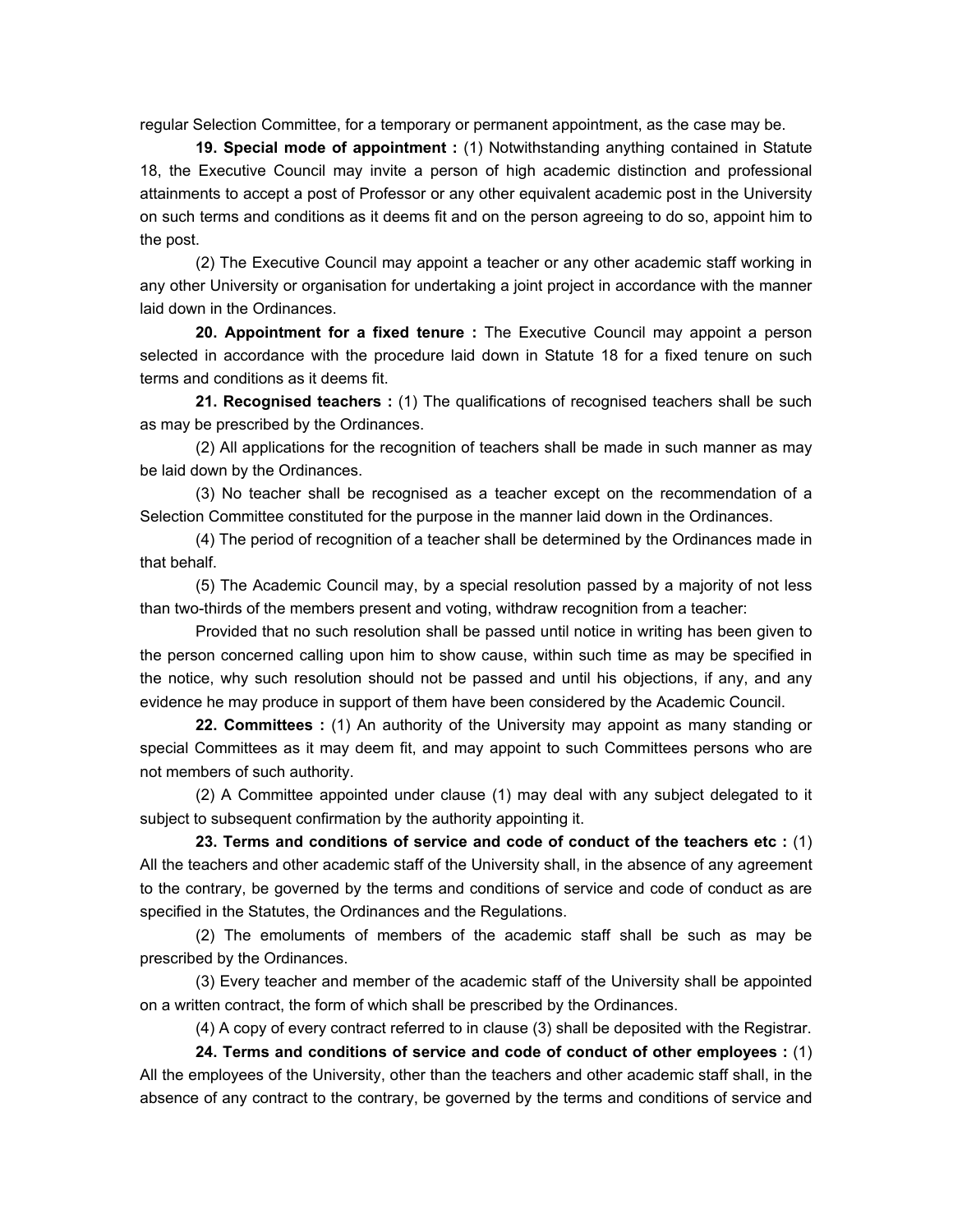code of conduct as are specified in the Statutes, the Ordinances and the Regulations.

 (2) The manner of appointment and emoluments of employees, other than the teachers and other academic staff, shall be such as may be prescribed by the Ordinances.

 **25. Seniority List :** (1) Whenever, in accordance with the Statutes, any person is to hold an office or be a member of an authority of the University by rotation according to seniority, such seniority shall be determined according to the length of continuous service of such person in his grade and in accordance with such other principles as the Executive Council may, from time to time, prescribe.

 (2) It shall be the duty of the Registrar to prepare and maintain in respect of each class of persons to whom the provisions of these Statutes apply, a complete and up-to-date seniority list in accordance with the provisions of clause (1).

 (3) If two or more persons have equal length of continuous service in a particular grade or the relative seniority of any person or persons is otherwise in doubt, the Registrar may, on his own motion and shall, at the request of any such person, submit the matter to the Executive Council whose decision thereon shall be final.

 **26. Removal of employees of the University :** (1) Where there is an allegation of misconduct against a teacher, a member of the academic staff or other employee of the University, the Vice-Chancellor, in the case of the teacher or a member of the academic staff, and the authority competent to appoint (hereinafter referred to as the appointing authority) in the case of other employee may, by order in writing, place such teacher, member of the academic staff o-r other employee, as the case may be under suspension and shall forthwith report to the Executive Council the circumstances in which the order was made:

 Provided that the Executive Council may, if it is of the opinion, that the circumstances of the case do not warrant the suspension of the teacher or a member of the academic staff, revoke such order.

 (2) Notwithstanding anything contained in the terms of the contract of appointment or of any other terms and conditions of service of the employees, the Executive Council in respect of teachers and other academic staff, and the appointing authority in respect of other employees, shall have the power to remove a teacher or a member of the academic staff or other employee, as the case may be, on grounds of misconduct.

 (3) Save as aforesaid, the Executive Council, or as the case may be, the appointing authority, shall not be entitled to remove any teacher, member of the academic staff or other employee except for a good cause and after giving three months' notice or on payment of three months' salary in lieu thereof.

 (4) No teacher, member of the academic staff or other employee shall be removed under clause (2) or clause (3) unless he has been given a reasonable opportunity of showing cause against the action proposed to be taken in regard to him.

 (5) The removal of a teacher, member of the academic staff or other employee shall take effect from the date on which the order of removal is made:

 Provided that where the teacher, member of the academic staff or other employee is under suspension at the time of his removal, such removal shall take effect from the date on which he was placed under suspension.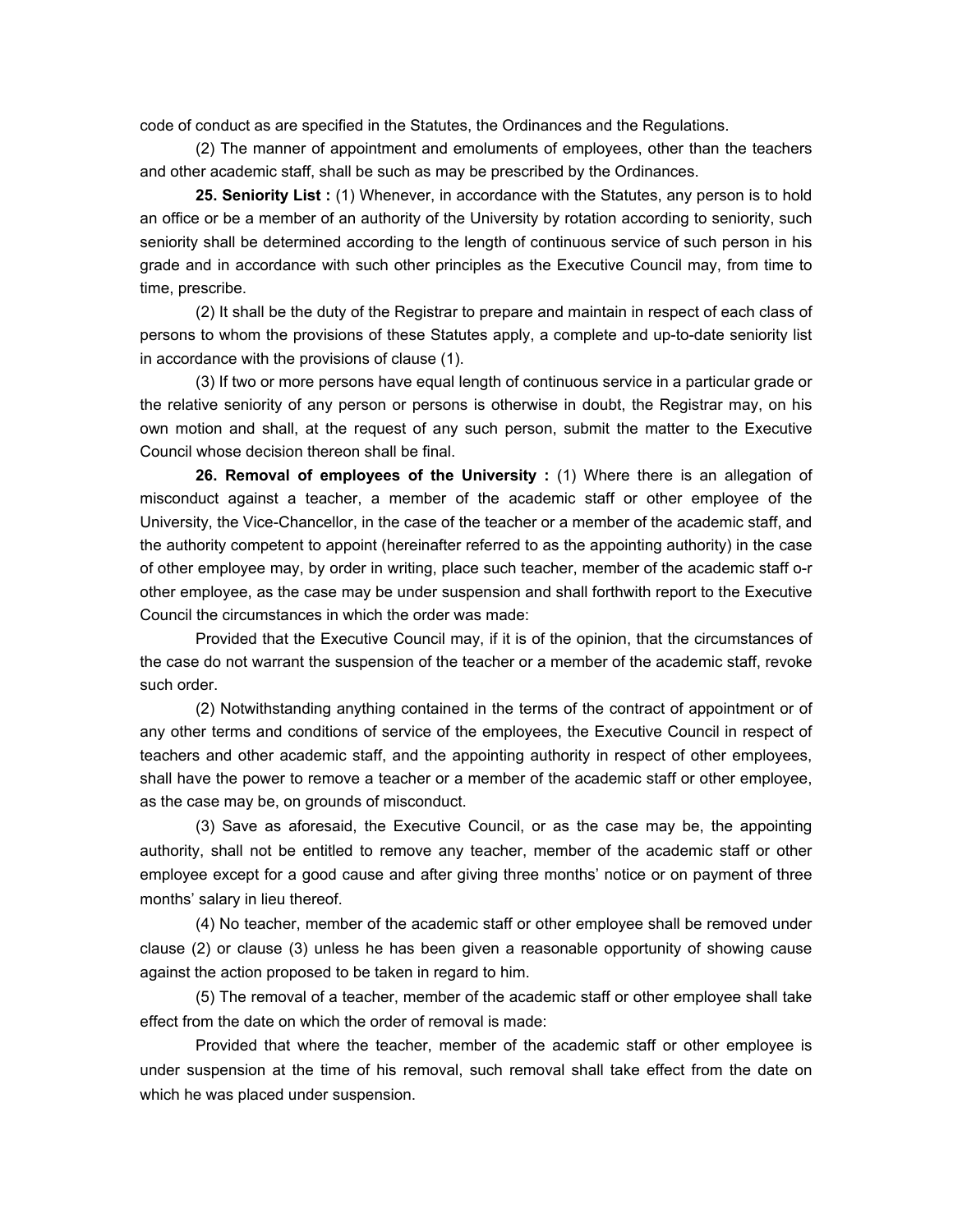(6) Notwithstanding anything contained in the foregoing provisions of this Statute, a teacher, member of the academic staff or other employee may resign,—

 (a) if he is a permanent employee, only after giving three months' notice in writing to the Executive Council or the appointing authority, as the case may be, or by paying three months' salary in lieu thereof;

 (b) if he is not a permanent employee, only after giving one month's notice in writing to the Executive Council or, as the case may be, the appointing authority or by paying one month's salary in lieu thereof:

 Provided that such resignation shall take effect only on the date on which the resignation is accepted by the Executive Council or the appointing authority, as the case may be.

 **27. Honorary degrees :** (1) The Executive Council may, on the recommendation of the Academic Council and by a resolution passed by a majority of not less than two-thirds of the members present and voting, make proposals to the Visitor for the conferment of honorary degrees:

 Provided that in case of emergency, the Executive Council may, on its own motion, make such proposals.

 (2) The Executive Council may, by a resolution passed by a majority of not less than twothirds of the members present and voting, withdraw, with the previous sanction of the Visitor, any honorary degree conferred by the University.

 **28. Withdrawal of degrees, etc :** The Executive Council may, by a special resolution passed by a majority, of not less than two-thirds of the members present and voting, withdraw any degree or academic distinction conferred on, or any certificate or diploma granted to, any person by the University for good and sufficient cause:

 Provided that no such resolution shall be passed until a notice in writing has been given to that person calling upon him to show cause within such time as may be specified in the notice why such a resolution should not be passed and until his objections, if any, and any evidence he may produce in support of them, have been considered by the Executive Council.

 **29. Maintenance of discipline among students of the University :** (1) All powers relating to the maintenance of discipline and disciplinary action in relation to the students of the University shall vest in the Vice-Chancellor.

 (2) There shall be a Proctor of the University to assist the Vice-Chancellor in the exercise of the powers referred to in clause (1), who shall be appointed by the Executive Council from amongst the Professors and Readers in the manner prescribed by the Ordinances.

 (3) The Vice-Chancellor may delegate all or any of the powers referred to in clause (1), as he deems proper, to the Proctor and to such other officers as he may specify in this behalf.

 (4) Without prejudice to the generality of his powers relating to the maintenance of discipline and taking such action, as may seem to him appropriate for the maintenance of discipline, the Vice-Chancellor may, in exercise of such powers, by order, direct that any student or students be expelled or rusticated, for a specified period, or be not admitted to a course or courses of study in a College, Institution or Department or a Faculty of the University for a stated period, or be punished with fine for an amount to be specified in the order, or be debarred from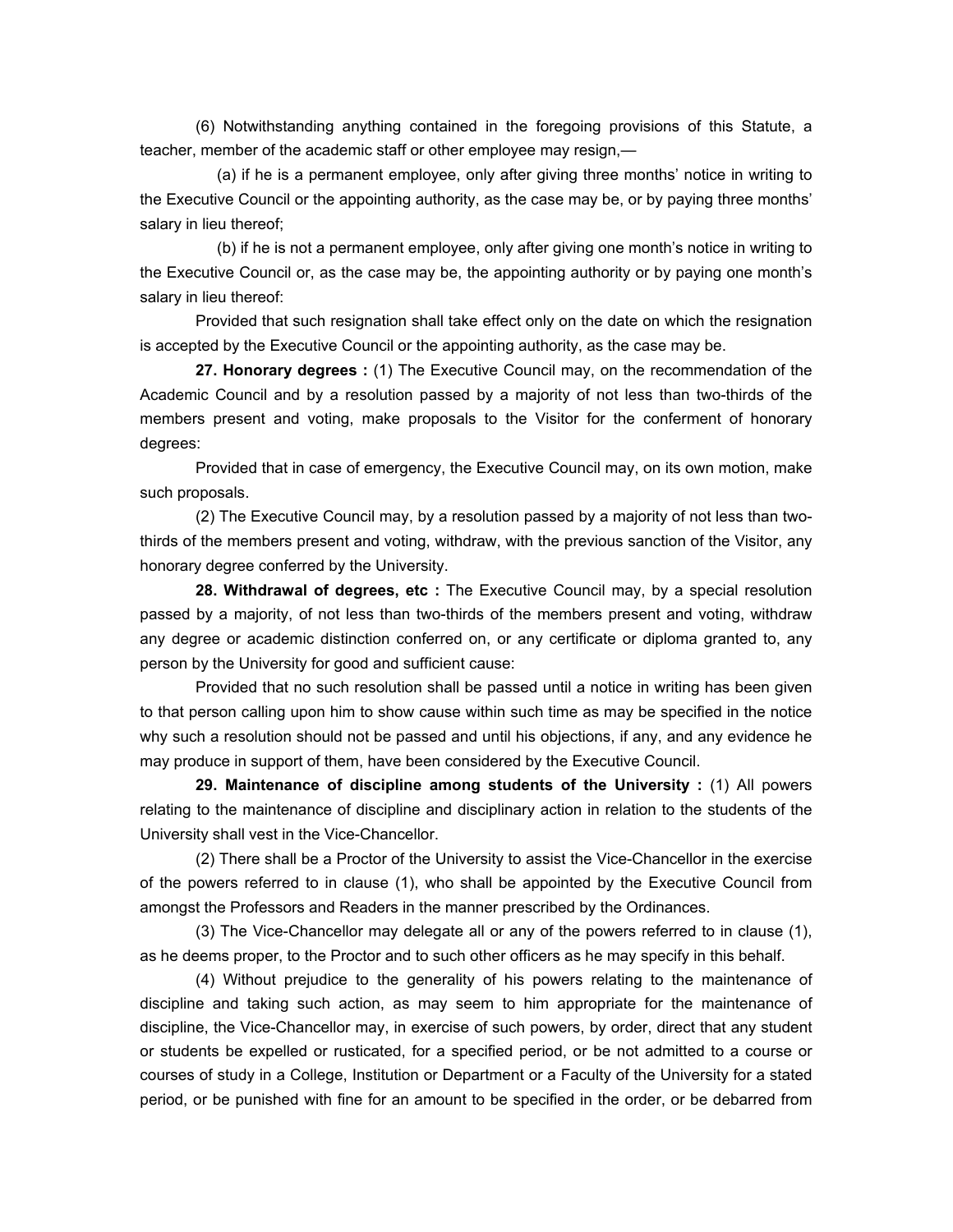taking an examination or examinations conducted by the University, College, Institution or Department or a Faculty for one or more years, or that the results of the student or students concerned in the examination or examinations in which he or they have appeared be cancelled.

 (5) The Principals of Colleges, Institutions, Deans of Faculties and Heads of teaching Departments in the University shall have the authority to exercise all such disciplinary powers over the students in their respective Colleges, Institutions, Faculties and teaching Departments in the University, as may be necessary for the proper conduct of such Colleges, Institutions, Faculties and teaching Departments.

 (6) Without prejudice to the powers of the Vice-Chancellor and the Principal and other persons specified in clause (5), detailed rules of discipline and proper conduct shall be made by the University. The Principals of Colleges, Institutions. 'Deans of Faculties and Heads of teaching Departments in the University may also make such supplementary rules as they deem necessary for the purposes stated therein.

 (7) At the time of admission, every student shall be required to sign a declaration to the effect that he submits himself to the disciplinary jurisdiction of the Vice-Chancellor and other authorities of the University.

 **30. Maintenance of discipline among students of College, or an Institution not maintained by University :** All powers relating to discipline and disciplinary action in relation to students of a College or an Institution not maintained by the University, shall vest in the Principal of the College or Institution, as the case may be, in accordance with the procedure prescribed by the Ordinances.

 **31. Admission of Colleges etc., to the privileges of the University :** (1) Colleges and other Institutions situated within the jurisdiction of the University may be admitted to such privileges of the University as the Executive Council and the College Development Council may decide on the following conditions, namely:-

 (i) Every such College or Institution shall have a regularly constituted Governing Body, consisting of not more than fifteen persons approved by the Executive Council and including among others, two teachers of the University to be nominated by the Executive Council and three representatives of the teaching staff of whom the Principal of the College or Institution shall be one. The procedure for appointment of members of the Governing Body and other matters affecting the management of a College or an Institution shall be prescribed by the Ordinances:

 Provided that the said condition shall not apply in the case of Colleges and Institutions maintained by Government which shall, however, have an Advisory Committee consisting of not more than fifteen persons which shall consist of among others, three teachers including the Principal of the College or Institution, and two teachers of the University nominated by the Executive Council.

 (ii) Every such College or Institution shall satisfy the Executive Council and the College Development Council on the following matters, namely:—

(a) the suitability and adequacy of its accommodation and equipment for teaching;

 (b) the qualifications and adequacy of its teaching staff and the conditions of their service;

(c) the arrangements for the residence, welfare, discipline and supervision of students;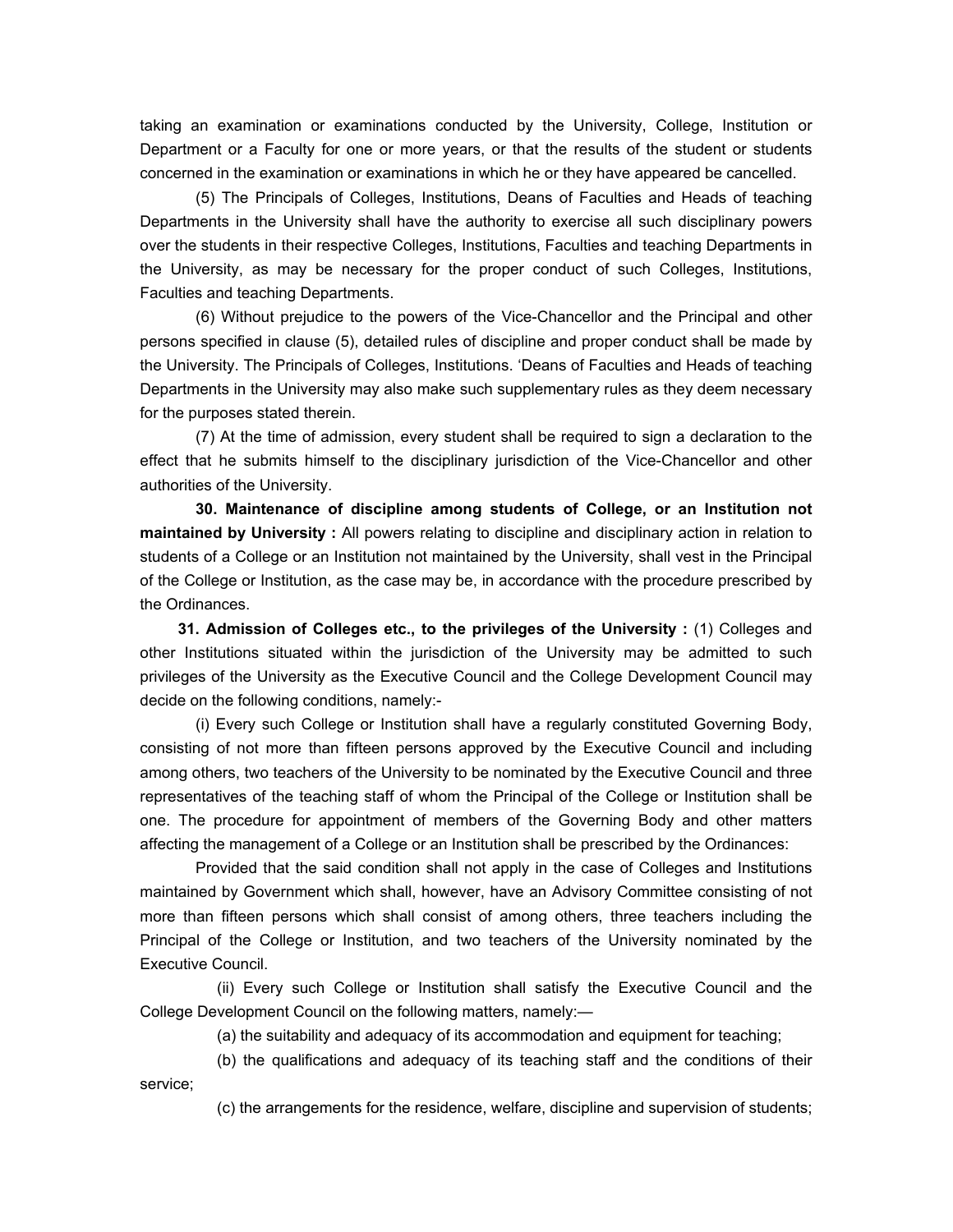(d) the adequacy of financial provision made for the continued maintenance of the College or Institution; and

 (e) such other matters as are essential for the maintenance of the standards of University education.

 (iii) No College or Institution shall be admitted to any privileges of the University except on the recommendation of the Academic Council made after considering the report of a Committee of Inspection appointed for the purpose by the Academic Council.

 (iv) Colleges and Institutions desirous of admission to any privileges of the University shall be required to intimate their intention to do so in writing so as to reach the Registrar not later than the 15th August, preceding the year from which permission applied for is to have effect.

 (v) A College or an Institution shall not, without the previous permission of the Executive Council, College Development Council and the Academic Council, suspend instruction in any subject or course of study which it is authorised to teach and teaches.

 (2) Appointment to the teaching staff and Principal of Colleges or Institutions admitted to the privileges of the University shall be made in the manner prescribed by the Ordinances:

 Provided that nothing in this clause shall apply to Colleges and Institutions maintained by Government.

(3) The service conditions of the administrative and other non-academic staff of every College or Institution referred to in clause (2) shall be such as may be laid down in the Ordinances:

 Provided that nothing in this clause shall apply to Colleges and Institutions maintained by Government.

(4) Every College or Institution admitted to the privileges of the University shall be inspected at least once in every two academic years by a Committee appointed by the Academic Council, and the report of the Committee shall be submitted to the Academic Council, which shall forward the same to the College Development Council and Executive Council with such recommendations as it may deem fit to make.

 (5) The College Development Council and the Executive Council, after considering the report and the recommendations, if any, of the Academic Council, shall forward a copy of the report to the Governing Body of the College or Institution with such remarks, if any, as they may deem fit for suitable action.

 (6) The Executive Council may, after consulting the College Development Council and Academic Council, withdraw any privileges granted to a College or an Institution, at any time it considers that the College or Institution does not satisfy any of the conditions on the fulfilment of which the College or Institution was admitted to such privileges:

 Provided that before any privileges are so withdrawn, the Governing Body of the College or Institution concerned shall be given an opportunity to represent to the Executive Council as to why such action should not be taken.

(7) Subject to the conditions set forth in clause (I), the Ordinances may prescribe—

(1) such other conditions as may be considered necessary; and

 (ii) the procedure for the admission of Colleges and Institutions to the privileges of the University and for the withdrawal of those privileges.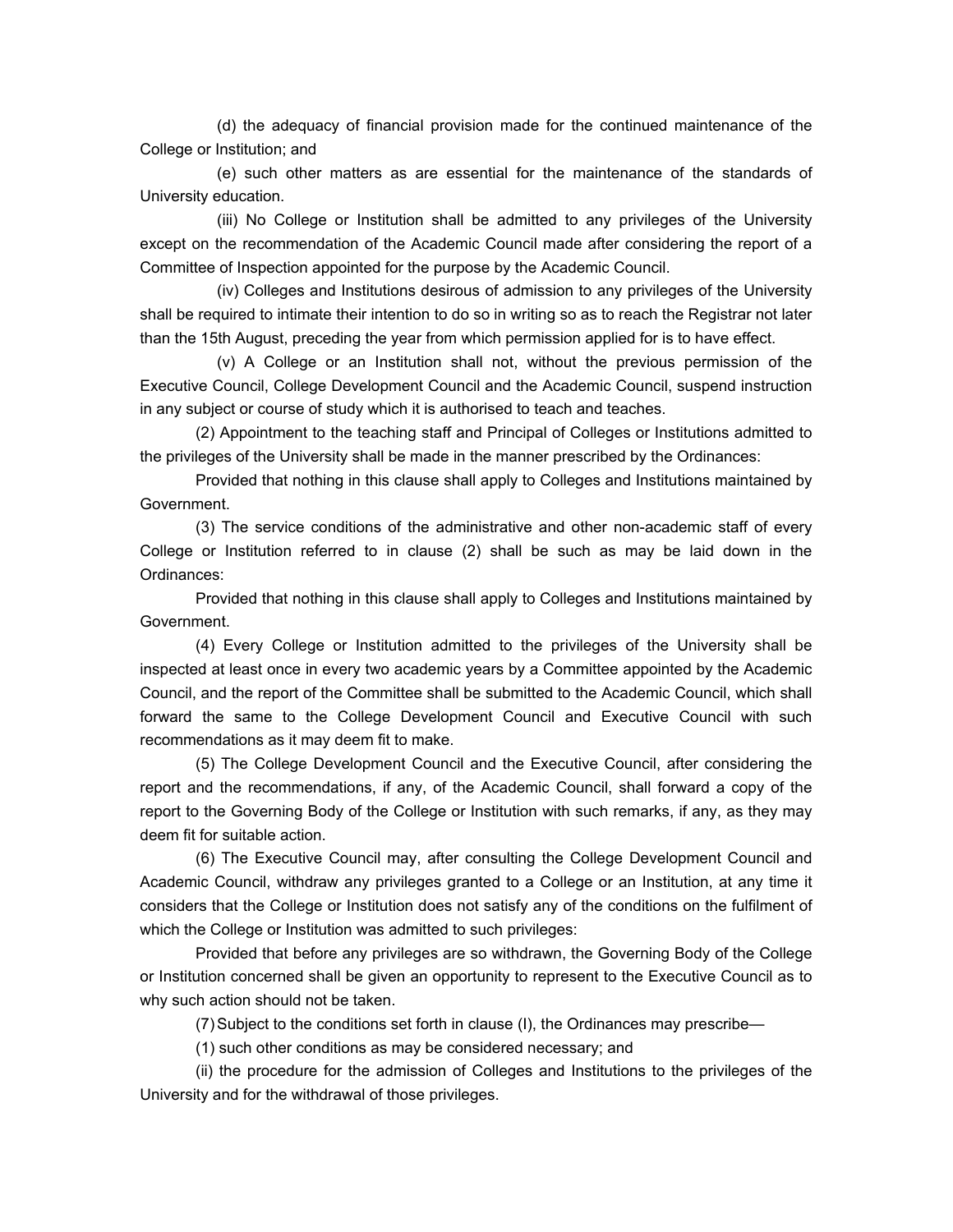**32. Convocations :** Convocations of the University for the conferring of degrees or for other purposes shall be held in such manner as may be prescribed by the Ordinances.

 **33. Acting Chairman of meetings :** Where no provision is made for a President or Chairman to preside over a meeting of any authority of the University or any Committee of such authority or when the President or Chairman so provided for is absent, the members present shall elect one from among themselves to preside at such meeting.

 **34. Resignation :** Any member, other than an ex officio member of the Court, the Executive Council, the Academic Council or any other authority of the University or any Committee of such authority may resign by letter addressed to the Registrar and the resignation shall take effect as soon as such letter is received by the Registrar.

 **35. Disqualification :** (1) A person shall be disqualified for being chosen as, and for being, a member of any of the authorities of the University—

(i) if he is of unsound mind;

(ii) if he is an undischarged insolvent;

 (iii) if he has been convicted by a court of law of an offence involving moral turpitude and sentenced in respect thereof to imprisonment for not less than six months.

 (2) If any question arises as to whether a person is or had been subjected to any of the disqualifications mentioned in clause (1), the question shall be referred to the Visitor and his decision shall be final and no suit or other proceeding shall lie in any civil court against such decision.

 **36. Residence condition for membership and office :** Notwithstanding anything contained in the Statutes, a person who is not ordinarily resident in India shall not be eligible to be an officer of the University or a member of any authority of the University.

 **37. Membership of authorities by virtue of membership of other bodies :**  Notwithstanding anything contained in the Statutes, a person who holds any post in the University or is a member of any authority or body of the University in his capacity as a member of a particular authority or body or as the holder of a particular appointment shall hold such office or membership only for so long as he continues to be a member of that particular authority or body or the holder of that particular appointment, as the case may be.

 **38. Alumni Association :** (1) There shall be an Alumni Association for the University.

 (2) The subscription for membership of the Alumni Association shall be prescribed by the Ordinances.

 (3) No member of the Alumni Association shall be entitled to vote or stand for election unless he has been a member of the Association for at least one year prior to the date of election and is a degree holder of the University of at least five years standing:

 Provided that the condition relating to the completion of one year's membership shall not apply in the case of the first election.

 **39. Students Council :** (1) There shall be constituted in the University, a Students' Council for every academic year, consisting of—

(i) the Dean of Students' Welfare who shall be the Chairman of the Students' Council;

 (ii) twenty students to be nominated by the Academic Council on the basis of merit in studies, sports and extra-curricular activities; and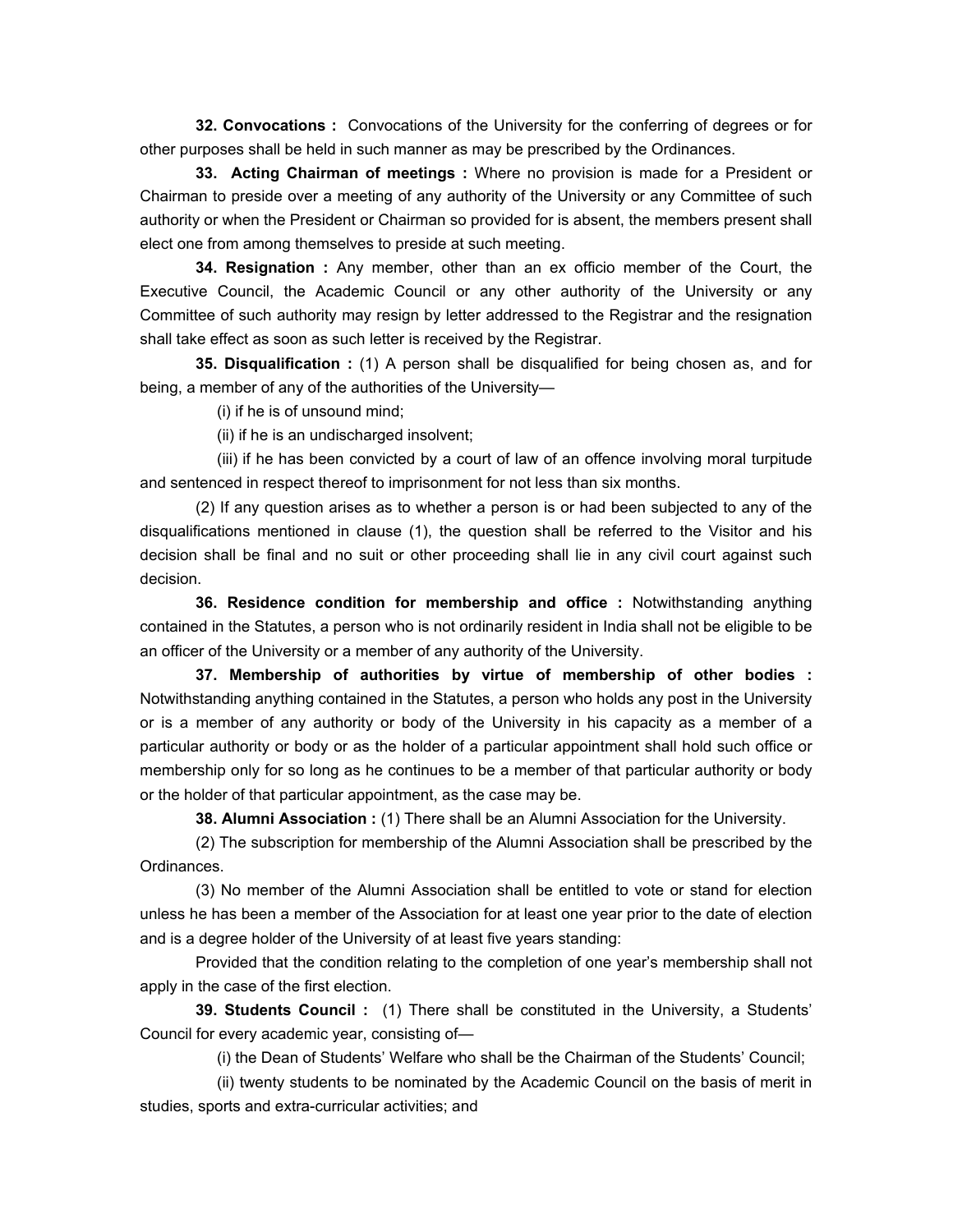(iii) such number of elected representatives of students as may be specified by the Academic Council:

 Provided that any student of the University shall have the right to bring up any matter concerning the University before the Students' Council if so permitted by the Chairman, and he shall have the right to participate in the discussions at any meeting when the matter is taken up for consideration.

 (2) The functions of the Students' Council shall be to make suggestions to the appropriate authorities of the University in regard to the programmes of studies students welfare and other matters of importance, in regard to the working of the University in general and such suggestions shall be made on the basis of consensus of opinion.

 (3) The Students' Council shall meet at least once in an academic year preferably in the beginning of that year.

 **40. Ordinances, how made :** (1) The first Ordinances made Under sub-section (2) of section 31 may be amended, repealed or added to at any time by the Executive Council in the manner specified in the following clauses.

 (2) No Ordinance in respect of the matters enumerated in sub-section (I) of Section 31 shall be made by the Executive Council unless a draft of such Ordinance has been proposed by the Academic Council.

 (3) The Executive Council shall not have power to amend any draft of any Ordinance proposed by the Academic Council under clause (2), but may reject the proposal or return the draft to the Academic Council for re-consideration, either in whole or in part, together with any amendment which the Executive Council may suggest.

 (4) Where the Executive Council has rejected or returned the draft of an Ordinance proposed by the Academic Council, the Academic Council may consider the question afresh and in case the original draft is reaffirmed by a majority of not less than two-thirds of the members present and voting and more than half the total number of members of the Academic Council, the draft may be sent back to the Executive Council which shall either adopt it or refer it to the Visitor whose decision shall be final.

(5) Every Ordinance made by the Executive Council shall come into effect immediately.

 (6) Every Ordinance made by the Executive Council shall be submitted to the Visitor within two weeks from the date of its adoption.

 (7) The Visitor shall have the power to direct the University to suspend the operation of any Ordinance.

 (8) The Visitor shall inform the Executive Council about his objection to the Ordinance referred to in clause (7) and may, after receiving the comments of the University, either withdraw the order suspending the Ordinance or disallow the Ordinance, and his decision shall be final.

 **41. Regulations :** (1) The authorities of the University may make Regulations consistent with the Act, the Statutes and the Ordinances for the following matters, namely:

 (i) laying down the procedure to be observed at their meetings and the number of members required to form a quorum;-

 (ii) providing for all matters which are required by the Act, the Statutes or the Ordinances to be prescribed by Regulations;